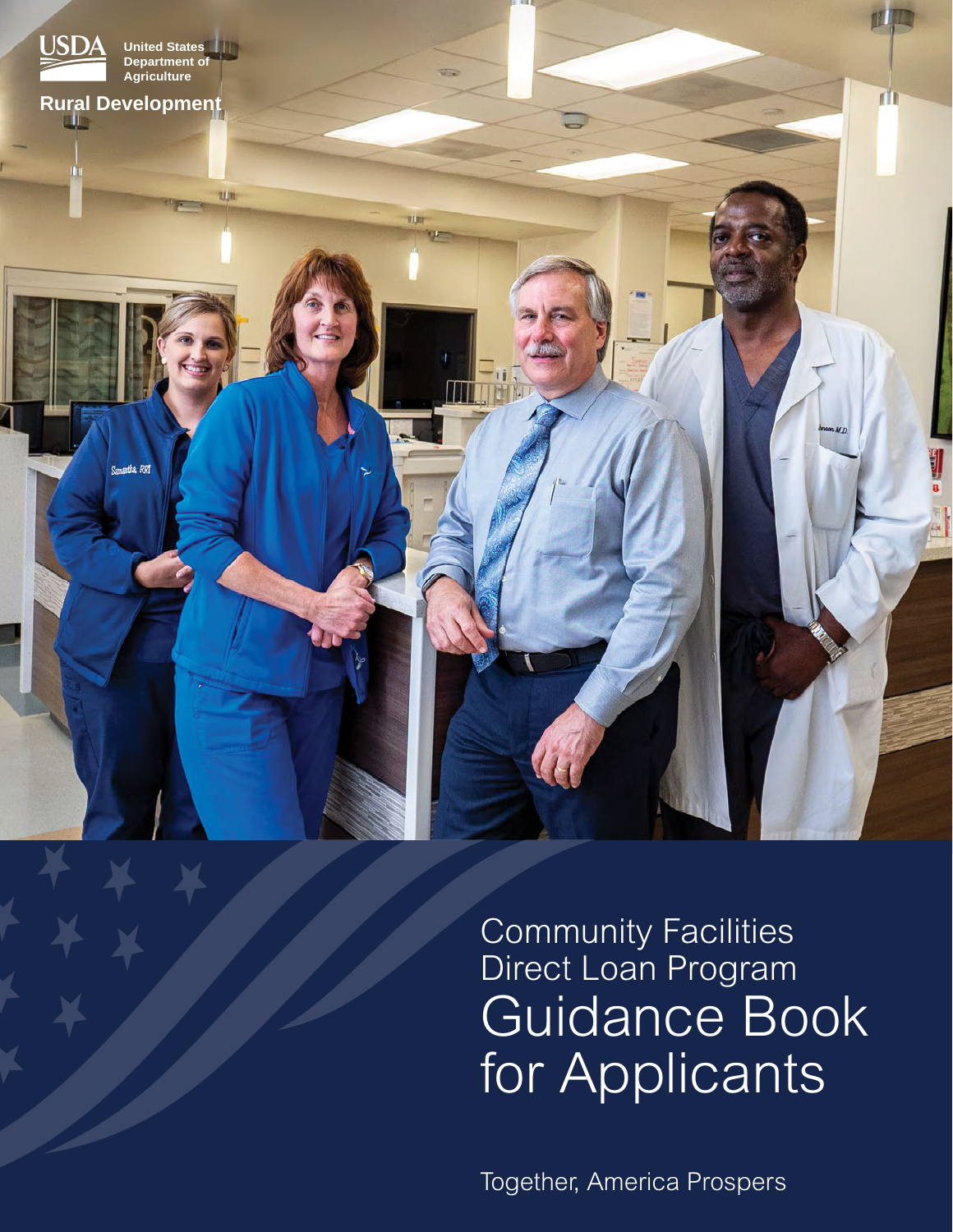# Table of Contents

| <b>Program Overview</b>                               | 3              |
|-------------------------------------------------------|----------------|
| <b>STEP 1: Initial Meeting with Rural Development</b> | $\overline{4}$ |
| Initial Customer Meeting Discussion Checklist         | 5              |
| <b>Eligibility Determination</b>                      | 6              |
| <b>STEP 2: Pre-Application Process</b>                | 9              |
| Pre-Application Meeting with the Customer             | 9              |
| Pre-Application Flowchart                             | 12             |
| <b>STEP 3: Application Process and Underwriting</b>   | 13             |
| <b>Application Process</b>                            | 13             |
| Assessing Repayment Ability                           | 14             |
| <b>Financial Feasibility Reports</b>                  | 15             |
| <b>Financial Feasibility Evaluations Requirements</b> | 16             |
| Security Requirements by Eligible Entity Type         | 17             |
| <b>Application Process Flowchart</b>                  | 18             |
| <b>STEP 4: Closing and Construction</b>               |                |
| Procurement                                           | 20             |
| Construction                                          | 20             |
| Other Pre-Closing and Pre-Construction Requirements   | 21             |
| Closing and Pre-Construction Flowchart                | 24             |
| Appendix: RD Guidance and Forms                       | 26             |

**Disclaimer:** The information contained in this guidance book is not to be used as a substitute to the CF regulations.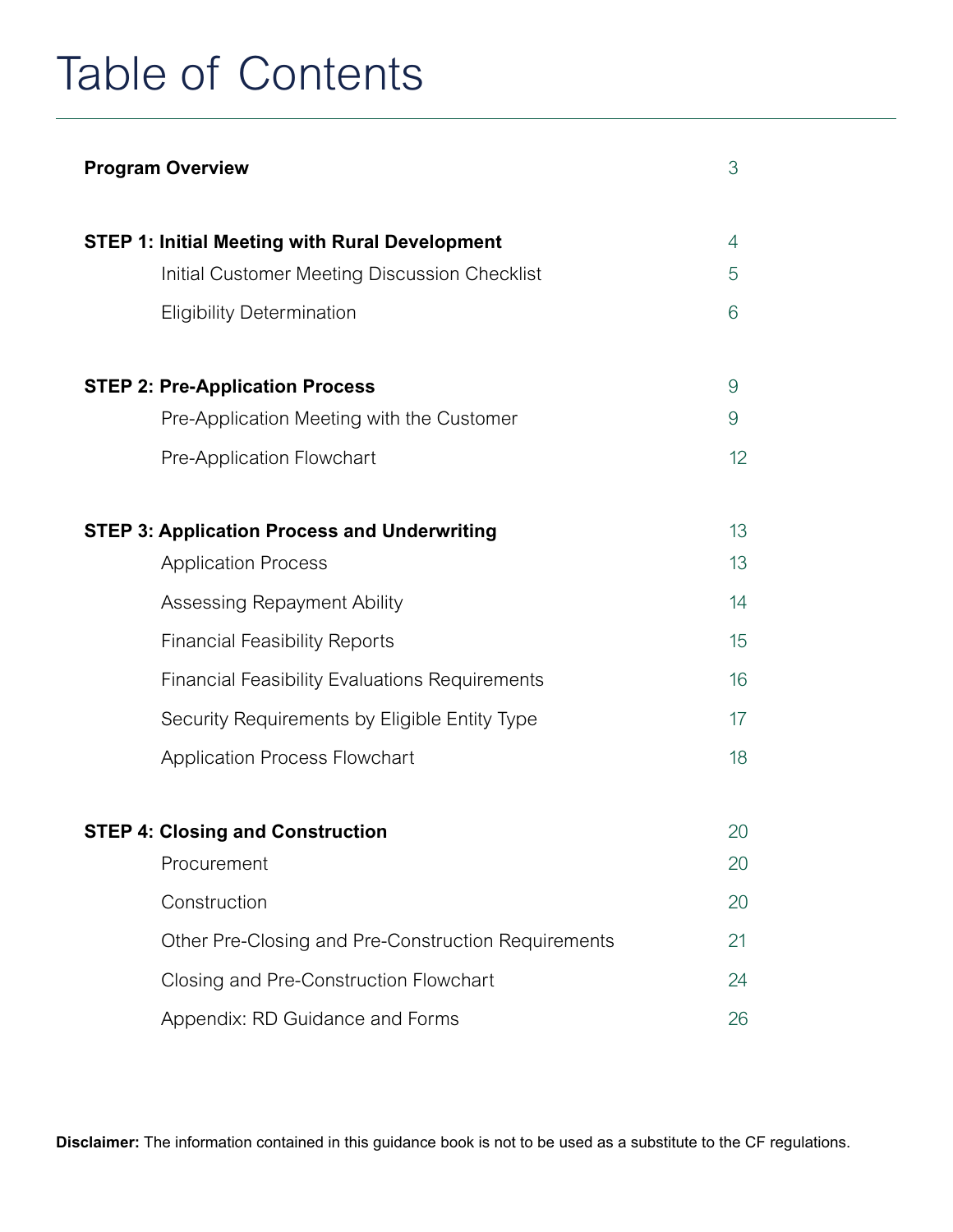# <span id="page-2-0"></span>Program Overview

### **What does this loan program do?**

The Community Facilities (CF) Direct Loan Program provides affordable funding to develop essential community facilities. An essential community facility is defined as a facility that provides an essential service to the local community for the orderly development of the community. It must carry out a function customarily provided by a local unit of government. The facility must be located in a rural area and primarily serve rural residents. The facility must be operated on a nonprofit basis and does not include private affairs, commercial, or business undertakings (except for limited authority for industrial parks).

## **Who may apply for this program?**

Eligible borrowers include:

- Public bodies
- Community-based nonprofit corporations
- Federally recognized Tribes

### **What is an eligible rural area?**

Rural areas including cities, villages, townships, and towns including Federally recognized Tribal lands with no more than 20,000 residents according to the latest U.S. Decennial Census.

The boundaries for unincorporated areas in determining populations will be based on the Census Designated Places (CDP).

### **How may loan funds be used?**

Funds can be used to purchase, construct, and/or improve essential community facilities, purchase equipment and pay related project expenses.

Examples of essential community facilities include:

- Healthcare facilities such as hospitals, medical clinics, dental clinics, nursing homes, assisted living facilities, or facilities that provide for the prevention, treatment, and recovery of substance misuse disorders.
- Public facilities such as townhalls, courthouses, airport hangers, bridges, port authorities, or street improvements.
- Community support services such as child care centers, adult daycare, homeless shelters, community centers, or transitional housing.
- Public safety services such as fire departments, police stations, prisons, police vehicles, fire trucks, public works vehicles or equipment.
- Educational services such as schools, colleges and universities, community colleges, charter schools, vocational and technical schools, dormitories, museums, or libraries.
- Local food systems such as community gardens, food pantries, community kitchens, foodbanks, food hubs, or greenhouses.
- E-Connectivity end-user equipment to include distance learning equipment, telemedicine equipment, and health information technology equipment as well as internal wiring and publicly available Wi-Fi capability within a facility.

For a complete list of eligible loan purposes, [see 7 CFR, Part 1942.17\(d\).](https://www.rd.usda.gov/files/1942a.pdf#page=37)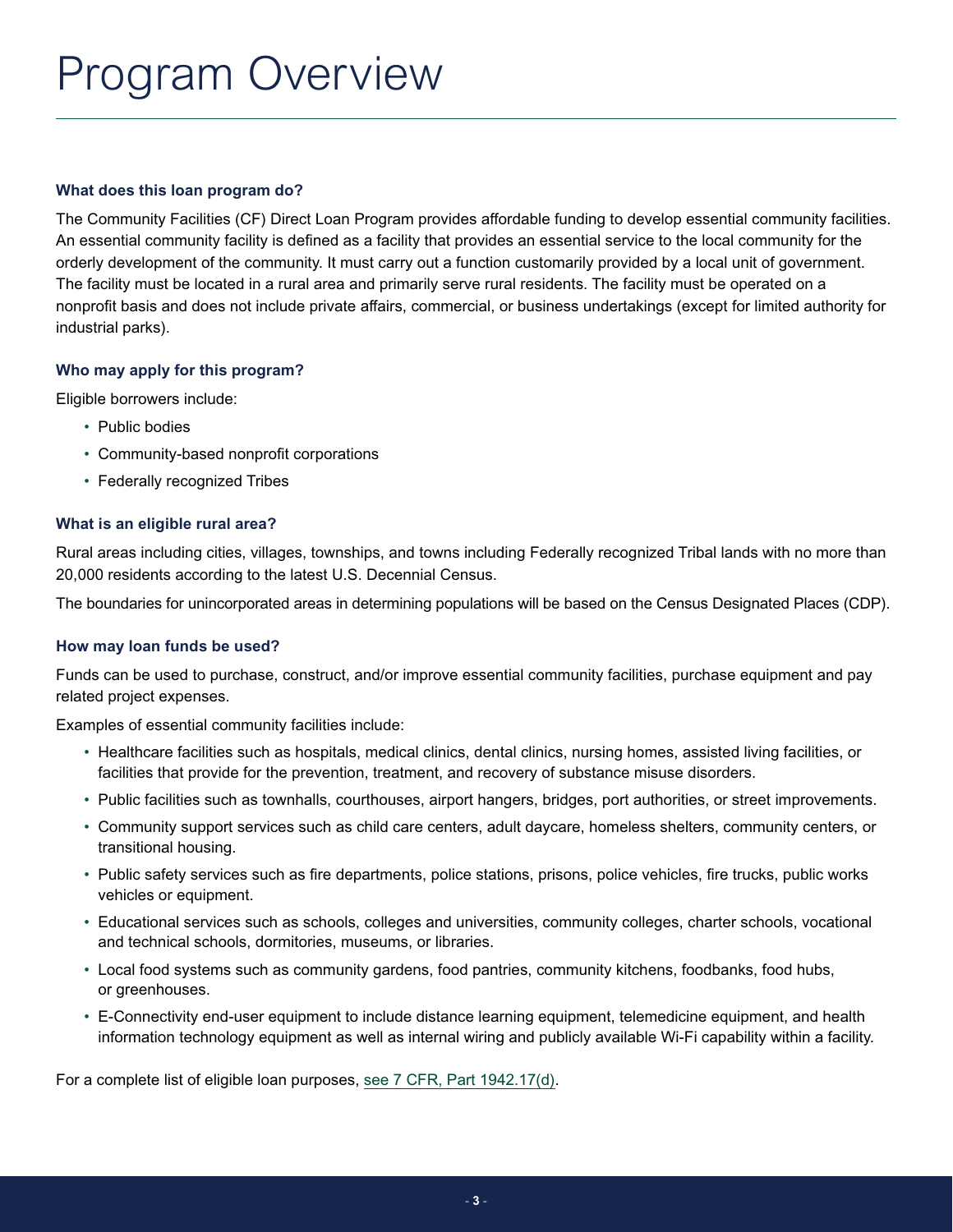# <span id="page-3-0"></span>Initial Meeting with Rural Development

# **STEP** 1

## **Initial Customer Meeting**

**Summary of Activities:** The first phase of the process begins with you gaining introductory information about the CF Direct Loan Program.

During this initial meeting, you should learn about the key eligibility considerations like project and applicant eligibility requirements, loan rates and terms, and the funding cycle. Additionally, you should learn about the requirements to seek and apply for credit from other commercial sources.

Since this program is not in direct competition with local and regional commercial lenders, you are required to work with commercial lenders to determine if you can obtain funds for your project through their commercial loan programs at reasonable rates and terms. If no commercial lender is willing to provide 100 percent of the project cost, then you must determine if the commercial lender is willing to participate in the project to a lesser degree. The CF direct loan funds can be leveraged with loan funds from commercial lenders as either a guaranteed loan or as a non-guaranteed loan.

Also, a key aspect of this eligibility determination is driven by the USDA Office of General Counsel (OGC). A legal review of your organizational documents is necessary to ensure that your organization is eligible to receive Federal financial assistance through the CF Direct Loan Program. Please be prepared to provide a copy of your organizational documents and bylaws at this initial meeting.

USDA Rural Development (RD) is interested in learning about your historical financial success. Please be prepared to discuss your financial audits for the last five years during this initial meeting. RD wants to ensure that your organization can meet the 5/5 criteria (See Attachment E [Decision Tree 1 to Determine the Level of Financial Feasibility Evaluation](#page-34-0) [For a Community Facilities Direct Loan or Guarantee\)](#page-34-0). These audits must be presented to RD at the follow-up meeting or the Pre-Application meeting.

It is very important that your expectations are met and that all loan application requirements are discussed during this initial meeting. RD strives to provide superior customer service and to communicate all eligibility requirements and discuss all key program-related information prior to the potential applicant incurring any application-related expenses.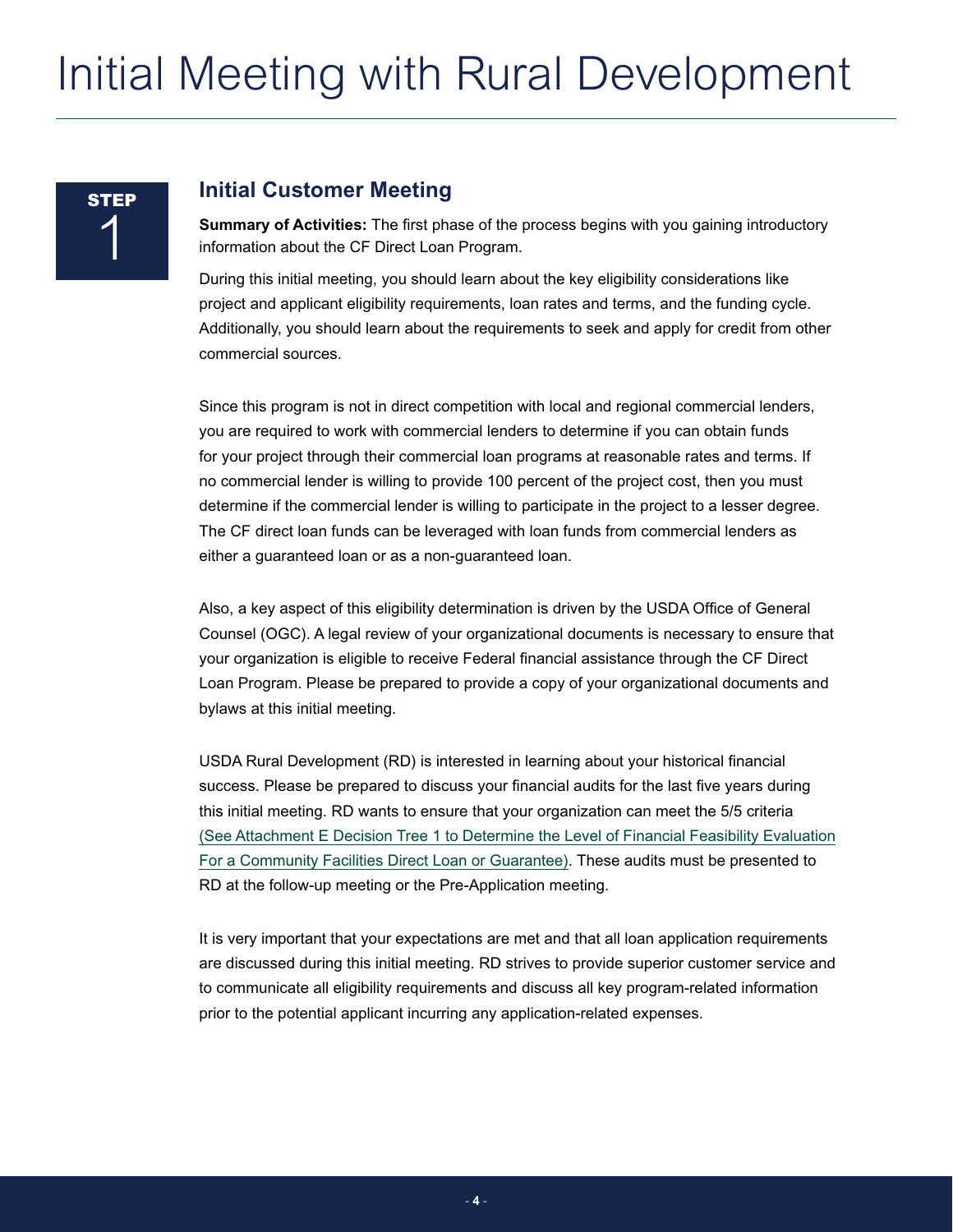# <span id="page-4-0"></span>Initial Customer Meeting Discussion Checklist



At a minimum, the following topics should be discussed at this meeting: [\(see Attachment A for a detailed checklist\)](#page-26-0)

## **1. Eligibility**

- a. Project
- b. Applicant (to meet the 5/5 criteria)
	- i. Organizational Documents and
	- ii. Most recent five-years of financial audits
- c. Location

## **2. Loan**

- a. Current Interest Rate
- b. Loan Term
	- i. Real Estate
	- ii. Equipment
- c. Debt Service Reserve (DSR) Requirement
- d. Capital Asset Reserve Requirement

## **3. Federal Funding Cycle**

- a. Fiscal Year
- b. Prior Year CF Allocation

## **4. Test for Other Credit Requirement**

## **5. Reimbursable Upfront Expenditures (Construction Type Projects)**

## **6. Interim Financing**

a. For loans greater than \$50,000

## **7. Application Time Table**

- a. Local Office Review Process
- b. State Office (SO) Review Process
- c. National Office Concurrence (for loans that exceed the SO loan approval authority)

## **8. Contracts and Procurement**

- a. Open and Free Competition Requirement
- **9. Financial Feasibility Report Requirements**
- **10. Environmental Report Requirements**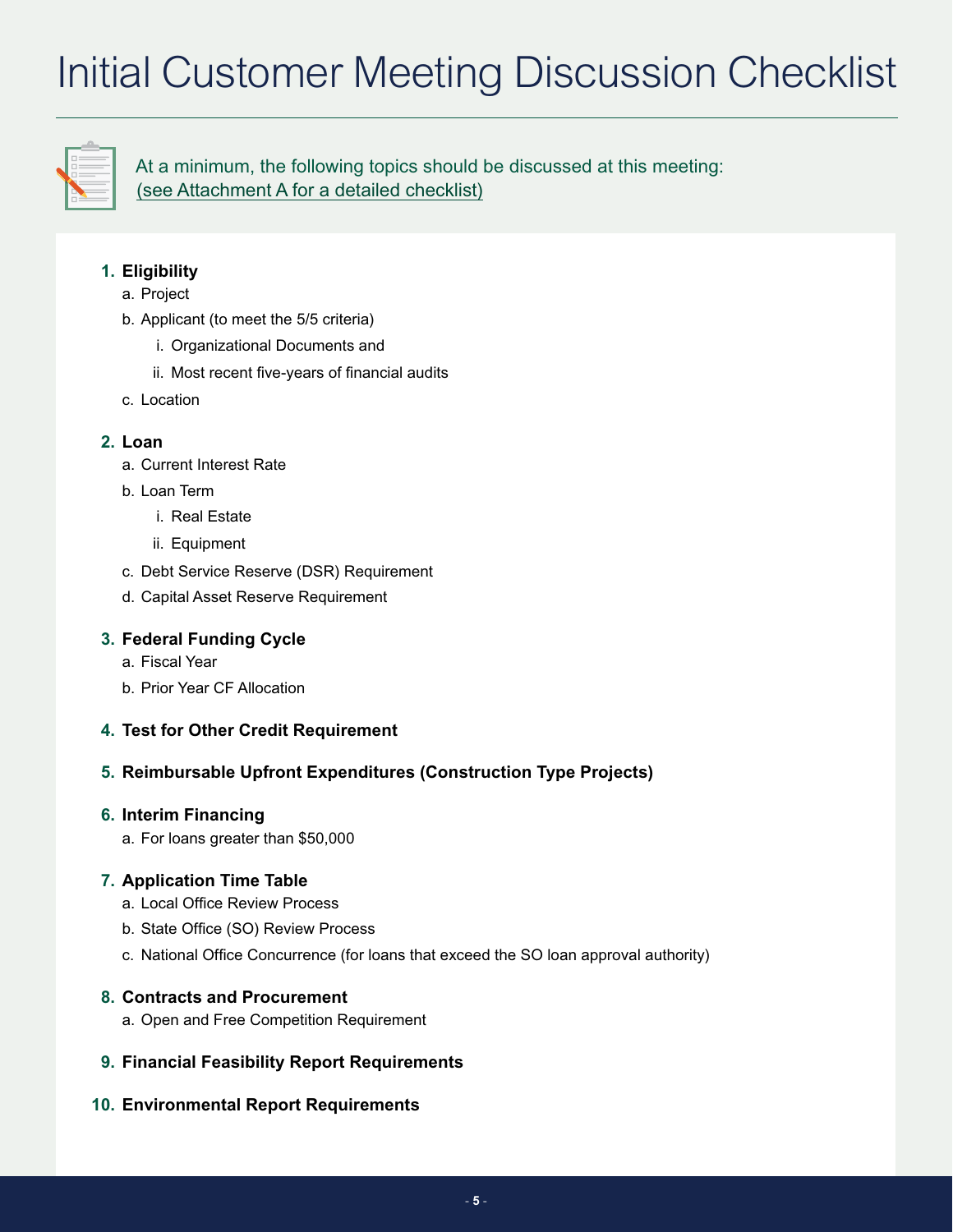# <span id="page-5-0"></span>Eligibility Determination

# **Eligibility**

As mentioned earlier, the three primary eligibility requirements for the CF Direct Loan Program include *entity type*, *location* of the facility, and *purpose* of the facility.

# **Eligible Entities**

## [\(See 7 CFR 1942.17\(b\)\(1\)\)](https://www.rd.usda.gov/files/1942a.pdf#page=29)

a. Nonprofit corporations:

Nonprofit corporations must have significant ties with the local rural community or region. These ties are necessary to ensure to the greatest extent possible that a facility under private control will carry out a public purpose and continue to primarily serve rural areas.

- b. Public bodies
- c. Tribal entities

Your entity must provide a function/service typically provided by a local unit of government; no individual, commercial, or business undertakings (except for limited authority for industrial parks).

The entity must have or will obtain legal authority to:

- Own the project;
- Borrow funds;
- Pledge collateral;
- Construct;
- Operate;
- Maintain; and
- Manage the project.

[\(See 7 CFR 1942.17\(b\) \(4\)\)](https://www.rd.usda.gov/files/1942a.pdf#page=31)

## **Evidence of Significant Community Support**

[\(See the most recent Administrative Notice \(AN\) on this topic\)](https://www.rd.usda.gov/files/an4818.pdf)

There is a statutory requirement that all public bodies, Tribes, and nonprofit applicants provide evidence that the project has gained significant community support. As part of the application process, section 381I of the Consolidated Farm and Rural Development Act (ConAct) requires evidence of significant community support in the form of a certification of support for each project or facility from any affected local government body.

If Tribal lands are within the service area of the facility, you will need a letter from the Tribal government.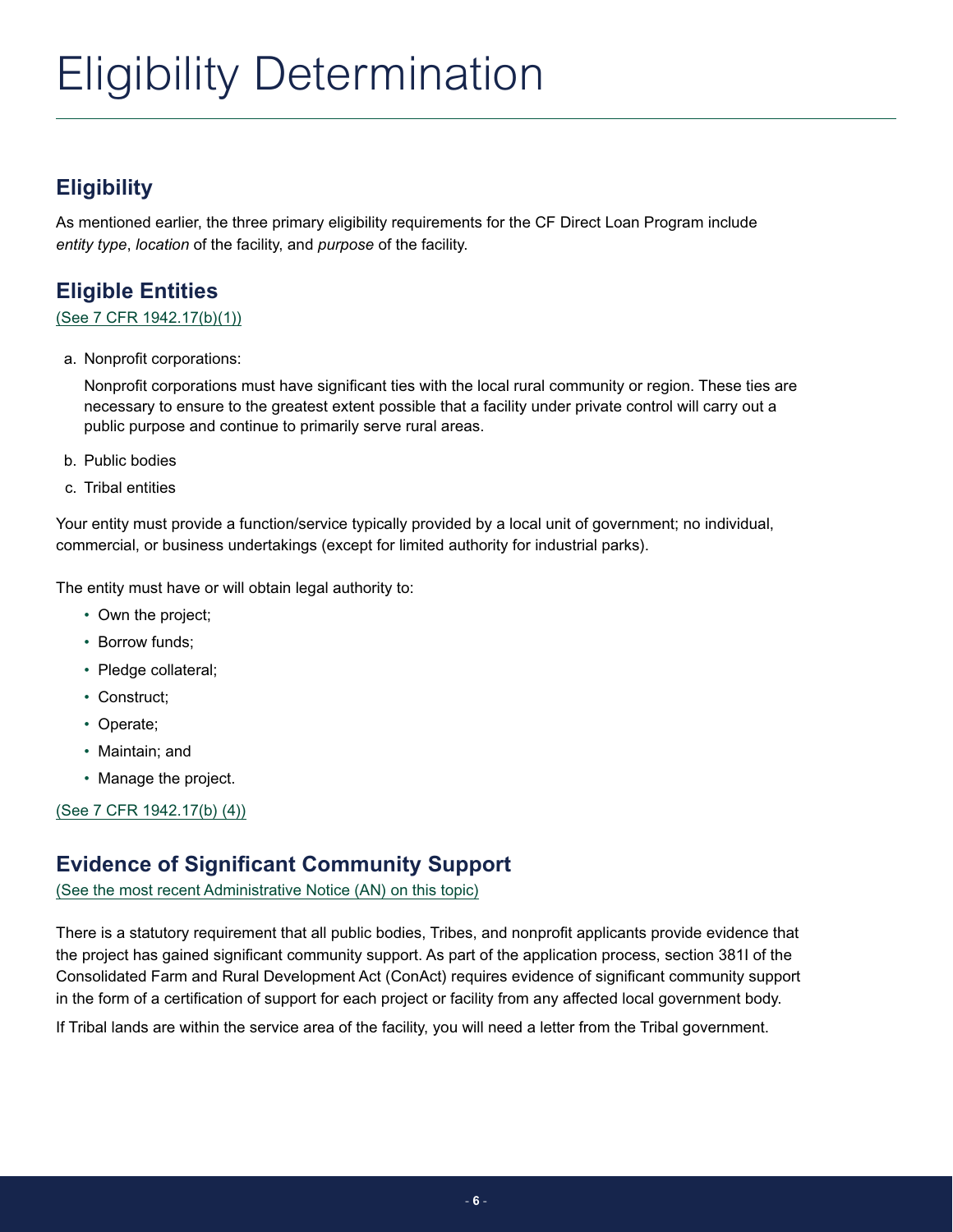# Eligibility Determination



There are three ways to demonstrate significant ties to the community:

## **1. Close association with or controlled by a local unit of government.**

a. Specific taxes pledged to benefit the nonprofit entity.

## **2. Special use tax broadly-based ownership and controlled by members of the community.**

- a. Governing board of the nonprofit corporation should be:
	- i. Comprised of knowledgeable volunteers, representative of the community or service area.
	- ii. Expertise includes but is not limited to:
		- **°** Financial
		- **°** Administrative
		- **°** Operational management

## **3. Substantial public funding.**

- a. Taxes
- b. Revenue bonds
- c. Other local government sources
- d. Community-wide fundraising campaign

# **Eligible Locations**

## [\(See 7 CFR 1942.17\(b\)\(2\)\)](https://www.rd.usda.gov/files/1942a.pdf#page=30)

Eligible locations include:

- Cities, towns, and Census Designated Places (CDPs) with populations of 20,000 or less, according to the latest Decennial Census of the United States.
- At least the majority of the population served must be in an eligible rural area.
- Projects must primarily serve and benefit rural residents and communities.
- Must be within the jurisdiction of the applicant.

## *There is no limitation placed on population in unincorporated rural areas, with the exception of CDPs. If a project is close to an ineligible area, you must ensure that the project will primarily serve rural residents.*

## [\(See the most recent AN on this subject\).](https://www.rd.usda.gov/files/an4834.pdf)

CDPs are geographic entities for the purpose of census data. A CDP is an area with a concentration of population, housing, and commercial structures that is identified by name but is not within an incorporated place. CDPs have no legal boundaries (like a city or village). They are based on demographics, characteristics, and density. If a CDP is located in an unincorporated area, the population of the CDP must be 20,000 or less to be eligible for the CF program.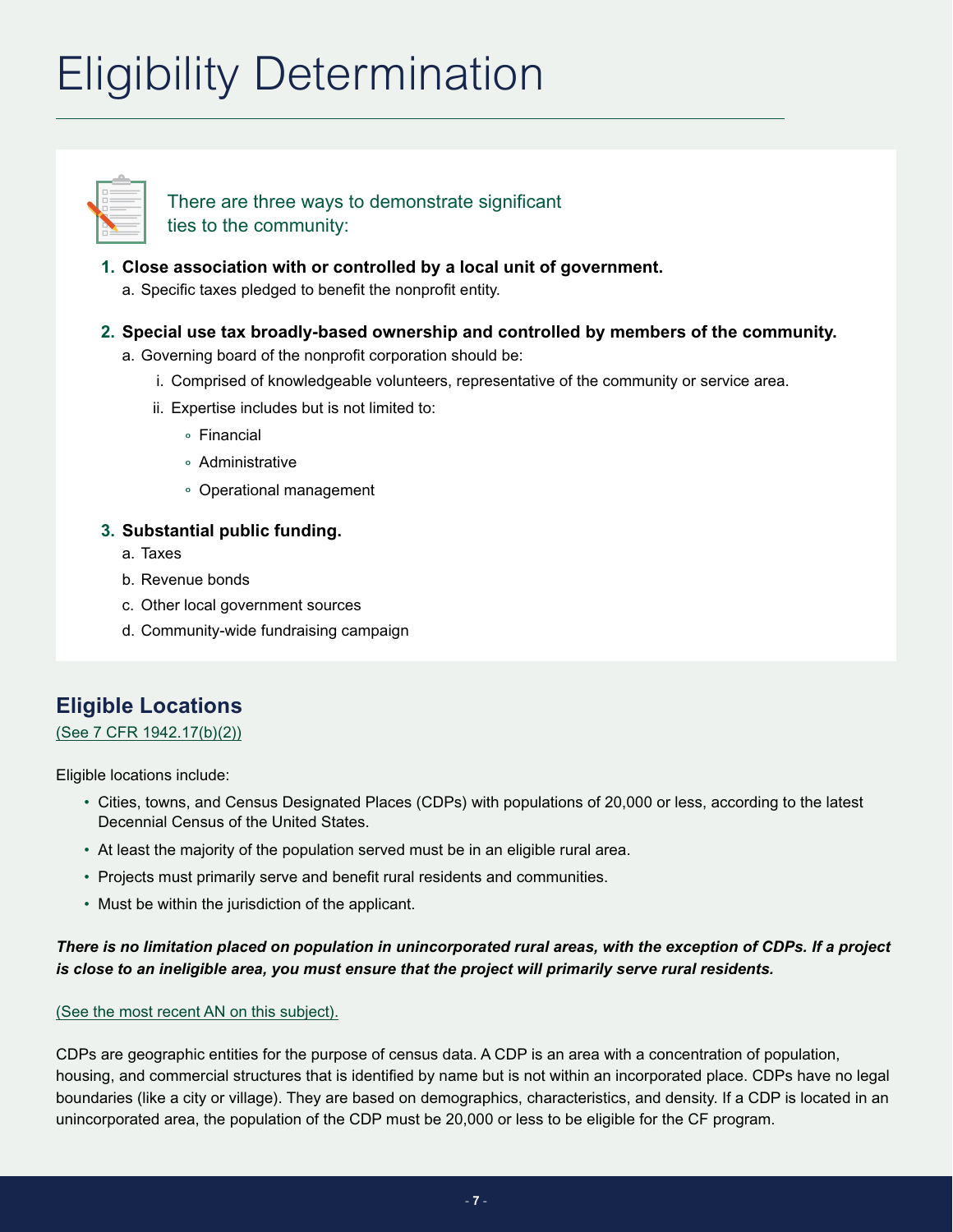# **Eligible Purposes**

[\(See 7 CFR 1942.17\(d\)\(1\)\(i\)\(B\)\)](https://www.rd.usda.gov/files/1942a.pdf#page=37)

Direct loan funds may be used to construct, enlarge, or otherwise improve community facilities for healthcare, public safety, public services, community support services, educational services, and utility services (such as gas distribution and hydro-electric).

All facilities must be for public use with some exceptions for YMCAs, YWCAs, Boy Scouts, Girl Scouts, and Camp Fire Girls. Other items that can be included in a CF loan include reasonable and necessary fees for:

- Legal
- Architectural and/or engineering
- Fiscal advisors
- Environmental
- Archaeological
- Mitigation measures
- Planning
- Establishing or acquiring rights

[See 7 CFR 1942.17\(d\)\(1\)\(iv\), 7 CFR 1942.17\(d\)\(1\)\(v\)](https://www.rd.usda.gov/files/1942a.pdf#page=39), and the most recent [AN on this topic](https://www.rd.usda.gov/files/an4859.pdf).

## **Ineligible Loan Purposes**

[\(See 7 CFR 1942.17\(d\) \(2\)\)](https://www.rd.usda.gov/files/1942a.pdf#page=42)

Facilities used primarily for recreational purposes are ineligible. Direct loan funds can be used when a project has a recreational aspect. For example, if the project is to be used for educational or healthcare purposes; i.e., a day care center, playground equipment, hospital swimming pool for physical therapy, or a school gym or ballfield as part of a curriculum, then the project could be considered eligible.

# **Other Ineligible Loan Purposes Include:**

- 1. Commercial enterprises—if the project is typically operated by a private enterprise or for producing profits.
	- a. This does not include nonprofits that provide childcare, geriatric care, and healthcare to rural communities.
- 2. No more than 25 percent of the total floor space may be used for an ineligible purpose

[\(See the most recent AN on "Use of CF Funds for Leased Space"\).](https://www.rd.usda.gov/files/an4826.pdf)

- 3. Leases to ineligible organization/activities must be related to and enhance the primary purpose of the loan.
	- a. In many parts of the country, it is customary for local governments to provide limited office space to other local, State, or Federal agencies. In these cases, they are not limited to the less than 25 percent requirement; however, they MUST provide supporting documentation that the community typically provides space for the otherwise ineligible agency.
- 4. On-site utility systems or buildings in connection with industrial parks
- 5. Television services and facilities
- 6. Electric generation and transmission facilities or telephone systems
- 7. Projects that are not modest in size, type, and design
- 8. Loan and/or grant finder's fees
- 9. Broadband transmission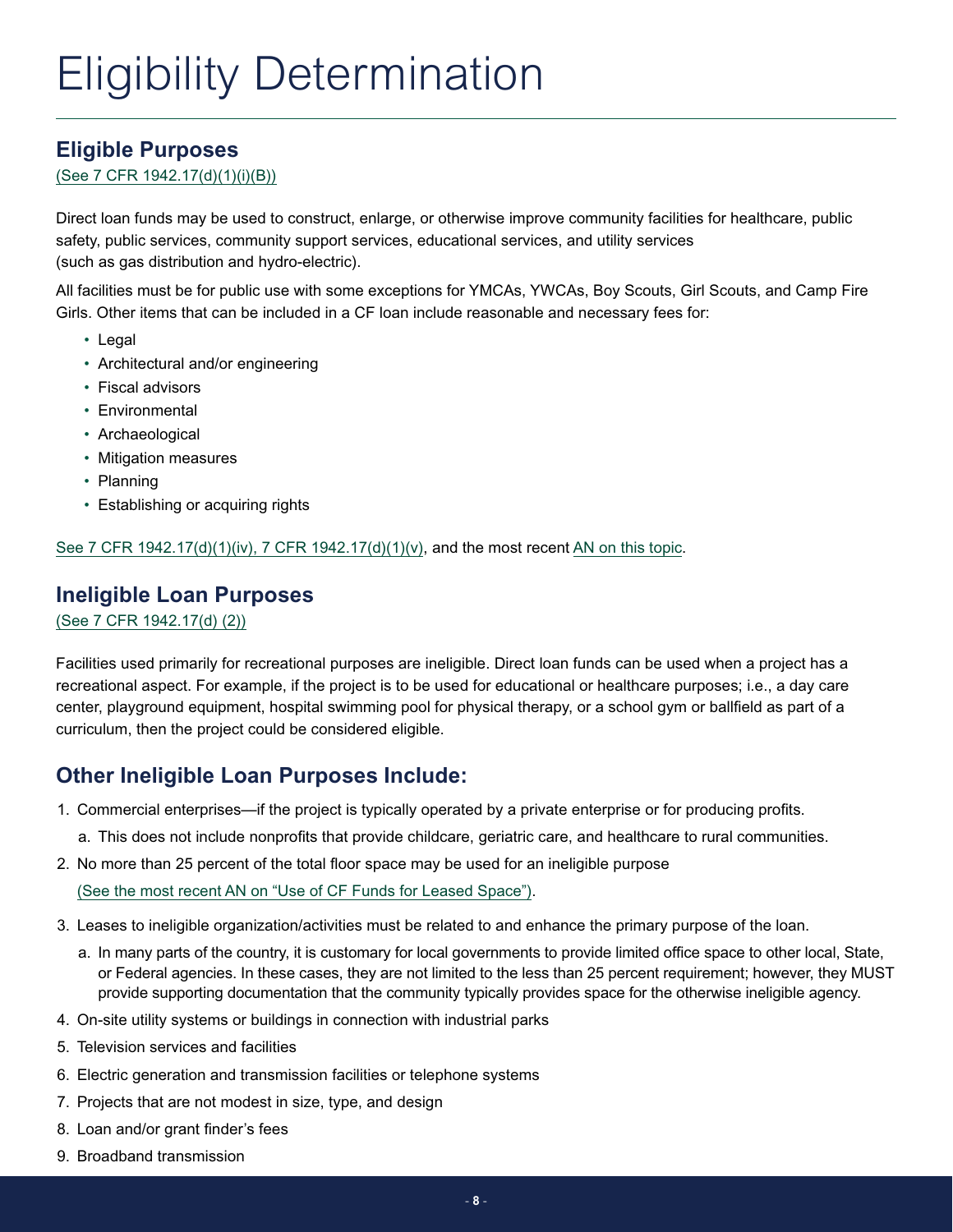# <span id="page-8-0"></span>Pre-Application Process

# **STEP** 2

All CF loan regulations, forms, and bulletins can be obtained from the RD website at [http://www.rd.usda.gov/publications/regulations-guidelines](https://www.rd.usda.gov/publications/regulations-guidelines) (click on "Instructions" or "Forms," as appropriate).

# **Pre-Application Meeting with the Customer**

The pre-application meeting is intended to gather information discussed during the initial meeting, which will assist with completing the pre-application. Also, follow-up discussions to ensure that you understand the loan program. This meeting also includes follow-up discussions to ensure:

- 1. Discussions of the purpose, location, and project eligibility requirements and the CF program funding cycle. These aspects have the greatest impact on how and when a project can be funded.
- 2. Understanding the Federal fiscal year start and end dates, and CF budget being dependent upon the Congressional allocations to the program.
- 3. Reviewing your historical financial documents to ensure a successful track record that meets CF's 5/5 criteria. An in-depth review of the financials historical performance will be evaluated and then assessed by the National Office.
	- a. Has the organization been in existence for five years and has it operated on a financially successful basis for at least five years prior to their application?
		- i. [See 7 CFR 1942-A, Section 1942.17\(g\) \(2\) \(iii\) \(A\) \(6\)](https://www.rd.usda.gov/files/1942a.pdf#page=51) and [\(3\) \(iii\) \(A\) \(2\)](https://www.rd.usda.gov/files/1942a.pdf#page=55).
		- ii. An exception can be granted by the National Office but requires heightened evidence of community financial support and aggressive leadership.
- 4. Application time-line discussions. Time-line components are listed below:
	- a. Organizational documents will be reviewed to determine if the applicant is eligible to receive Federal financial assistance through the CF program.
		- i. The Regional Office of General Counsel (OGC) will review organizational documents to determine if the applicant is eligible to receive CF funding.
	- b. Environmental Review process.
		- i. An applicant should allow 3-6 months for the completion of the Environmental Review process. Depending on the level of environmental review required, the review could take more than 3-6 months.
		- ii. The Environmental Review process will be performed by an independent third party and this process must be completed and approved before the project is considered as eligible for Federal financial assistance. Please contact your local Community Programs (CP) Area Specialist for further guidance on this matter.
	- c. Historic Preservation process.
		- i. Applicants will meet all requirements of the Advisory Council on Historic Preservation Section 106 process. Please [see Attachment F: Decision tree for Determining When](#page-35-0) [Projects Need Section 106 Review](#page-35-0) for further guidance on this matter.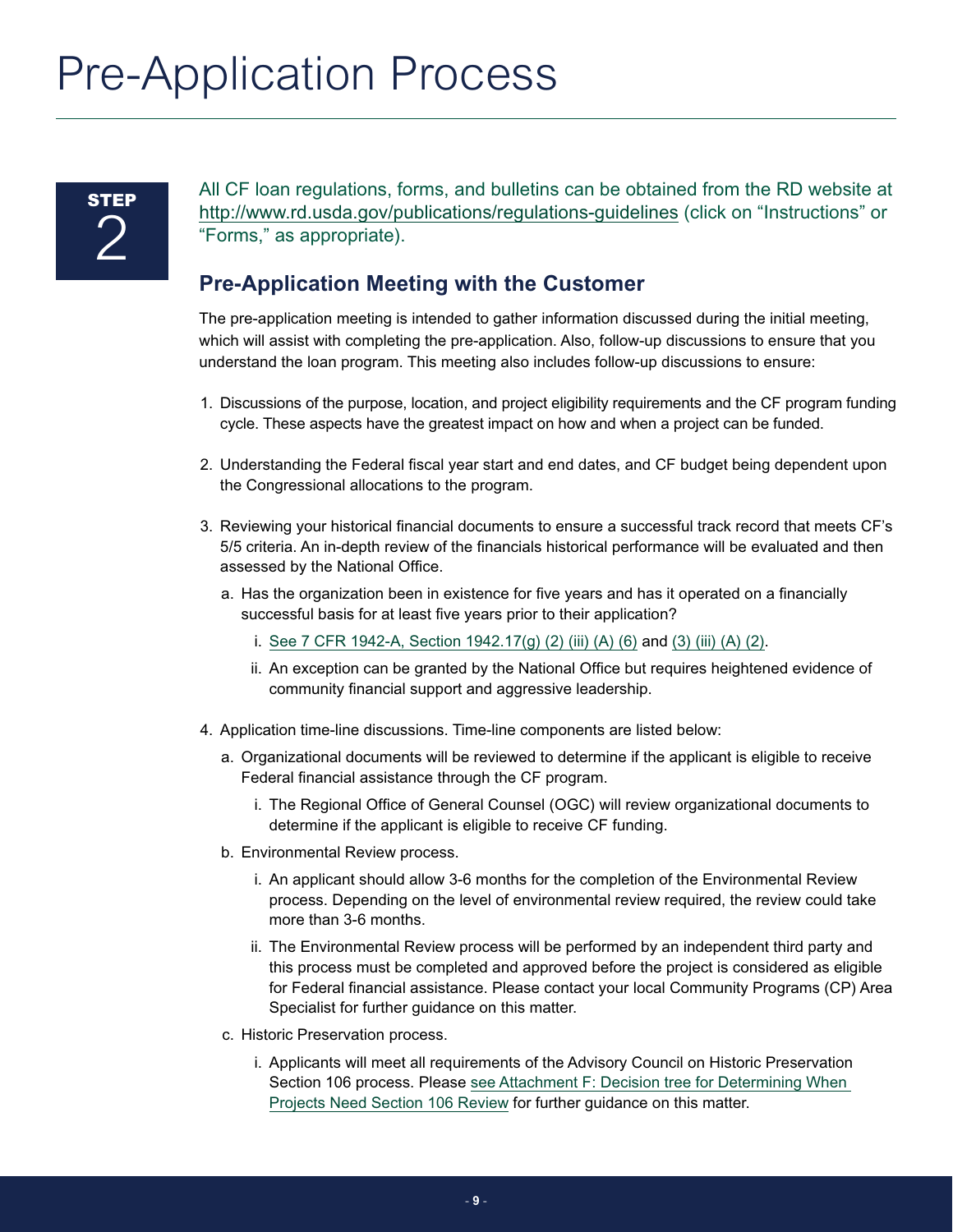- d. Financial Feasibility Report requirements.
	- i. Based on the project cost and characteristics, these factors will determine what type of feasibility evaluation is required for your project:
	- ii. A financial feasibility report is required for all community facility projects with a loan amount above \$500,000. For small loans, a financial feasibility analysis without examination opinion will likely be appropriate. See Decision Tree 1 on page 35 [to Determine the Level of Financial Feasibility Evaluation For a Community](#page-34-1) [Facilities Direct Loan or Guarantee](#page-34-1), which will aid you in determining the appropriate financial feasibility evaluation requirement for your project).
	- iii. You should allow 6-12 weeks for a qualified independent third party to complete the financial feasibility report.
	- iv. Financial feasibility requirements are explained in further detail on pages 15-16 of this guidance book.
	- v. The financial feasibility report should be submitted in "draft" format to allow for changes to be made to the report.
	- vi. Prior to engaging with a consulting firm, we recommend that project costs, etc., be discussed with the State Office Community Program Director.
- 5. Your project must be in compliance with the Uniform Relocation Assistance and Real Property Acquisition Policies Act of 1970 (URA). This is critical when the proposed project involves displacement of people or their personal property. (More information on the URA Act and real property acquisition for Federal and Federally Assisted Programs can be found in the Federal Register at [49 CFR Part 24\)](https://www.hudexchange.info/resource/804/ura-and-real-property-acquisition-policies-act-49-cfr-part-24/).
- 6. RD must approve service contracts with legal, architectural/engineering, bond counsel, and accounting service providers. Guidance on RD requirements of service providers are explained below and throughout this guidance book.
	- a. Professional services [\(See 7 CFR 1942.17\(L\) \(1\)\)](https://www.rd.usda.gov/files/1942a.pdf#page=74)
		- i. Contracts or other forms of agreement between the applicant and its professional and technical representatives are required and are subject to agency concurrence.
		- ii. [RD Instruction 1942-A, Guide 14](https://www.rd.usda.gov/files/1942a.pdf#page=195) may be used in the preparation of the legal services agreement.
		- iii. [RD Instruction 1942-A, Guide 27, Attachment 1](https://www.rd.usda.gov/files/1942a.pdf#page=286) to AIA Document B141, 1997 Edition, "Standard Form of Agreement Between Owner and Architect," may be used when appropriate.
		- iv. The applicant must provide an agreement with its pre-application and application for legal services for review by RD and this agreement must be found acceptable by RD.
		- v. Public bodies are required to obtain the services of recognized bond counsel if bonds are to be used as "evidence of indebtedness." The bond counsel will prepare the form of resolution to be used, in accordance with [7 CFR 1942.19](https://www.rd.usda.gov/files/1942a.pdf#page=120).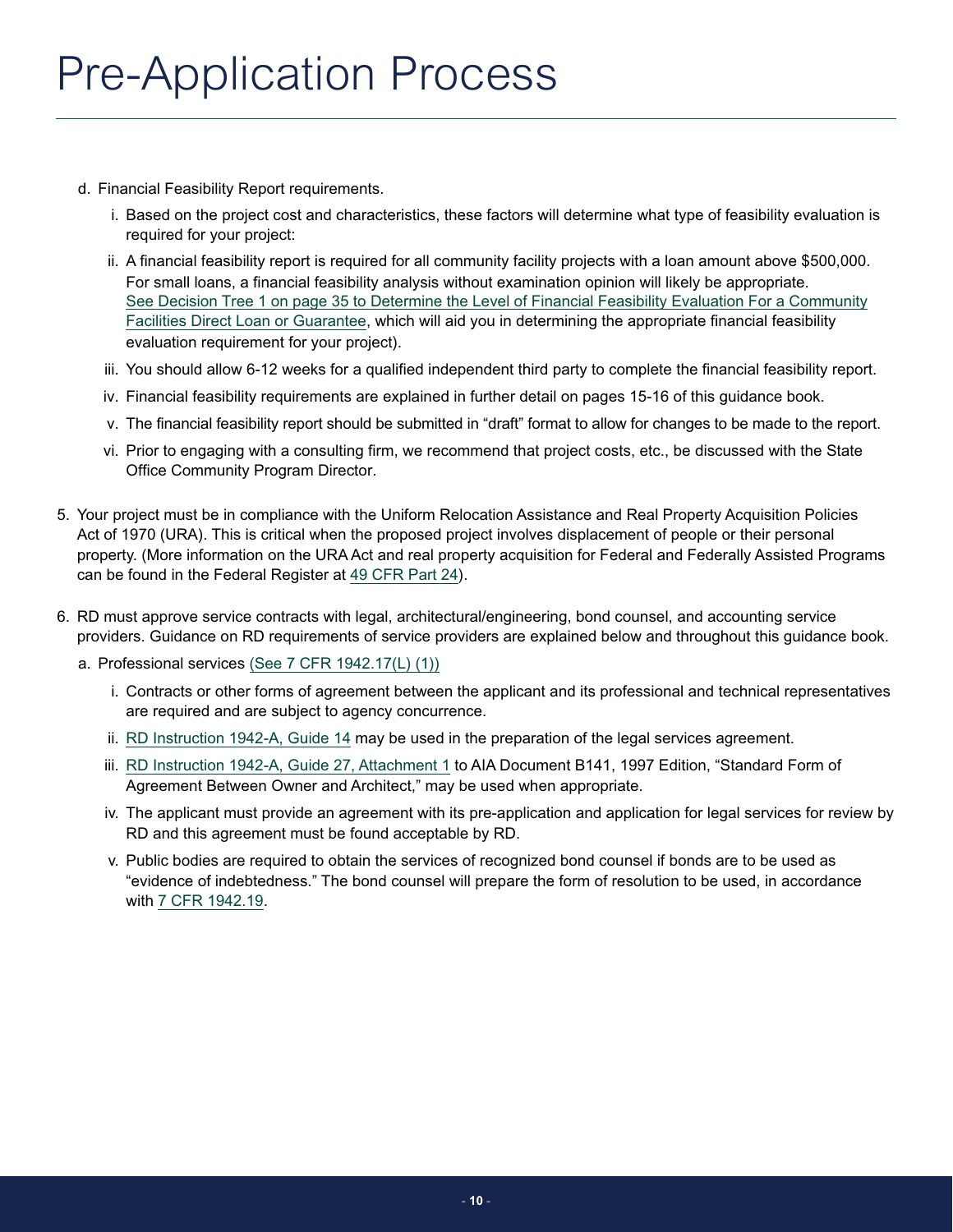# Pre-Application Process

## 7. Organizational documents review

- a. Your organizational documents must be submitted to the RD Regional Office of General Counsel (OGC) to ensure that your organization is eligible for Federal financial assistance. These include:
- b. Nonprofit Corporations
	- i. Articles of Incorporation
	- ii. All amendments
	- iii. Bylaws (Most recent edition only)
	- iv. Certificate of Good Standing
	- v. Charter (if applicable)
	- vi. If your organization is faith-based, your organizational documents must be submitted for a faith-based review by the RD Regional OGC.
- c. Public Bodies
	- i. Charter
- 8. Additional topics to be discussed during this meeting include:
	- a. The loan repayment period cannot exceed the useful life of the facilities financed or any statutory limitation on the applicant's borrowing authority.
	- b. The project must generate sufficient revenues to repay the debt and fund a debt service reserve account.
	- c. The loan will only be considered "approved" once the applicant and State Director sign Form RD 1940-1, "Request for Obligations," and the applicant completes Form RD 1942-46 "Letter of Intent to meet Conditions."
	- d. Any changes in project cost, source of funds, scope of services, or any other significant changes in the project or applicant must be reported to and approved by Rural Development.
- 9. Appraisal Requirements
	- a. When real estate is taken as security, in order to determine whether the project meets the requirements of [7 CFR 1942.17\(g\) \(2\)\(iii\)\(B\)](https://www.rd.usda.gov/files/1942a.pdf#page=52) or [7 CFR 3575.48](https://www.rd.usda.gov/files/3575a.pdf#page=33), CF will require an appraisal of the proposed real estate that demonstrates the value of the security is equal to or exceeds the loan amount.
- 10. Debt Service Reserve (DSR) Requirements
	- a. A debt service reserve account is required and must be accumulated at the rate of 10 percent of the annual debt payments until a sum equal to no less than one annual installment is accumulated. Some transactions may require full funding of this account (one year of debt service) at the time of loan closing.
- 11. Capital Assets Reserve Requirements
	- a. A capital asset replacement reserve account in an amount adequate to replace long-lived assets. This amount will be based on the condition of the existing facility and the economic life of the proposed improvements.
- 12. All Lease and Management Agreements (draft lease and management agreements should be submitted early in the application process)
	- a. Prior to the finalization of a lease and/or management agreement, approval of such agreement by the Regional Office of General Counsel is required.
		- i. The applicant must submit a copy of the "Draft Agreement" at time of their application submission.
		- ii. There can be no restricted use clauses in the lease or management agreements.
	- b. If the property involves a leasehold interest, then the Regional OGC Attorney must review and approve this leasehold interest.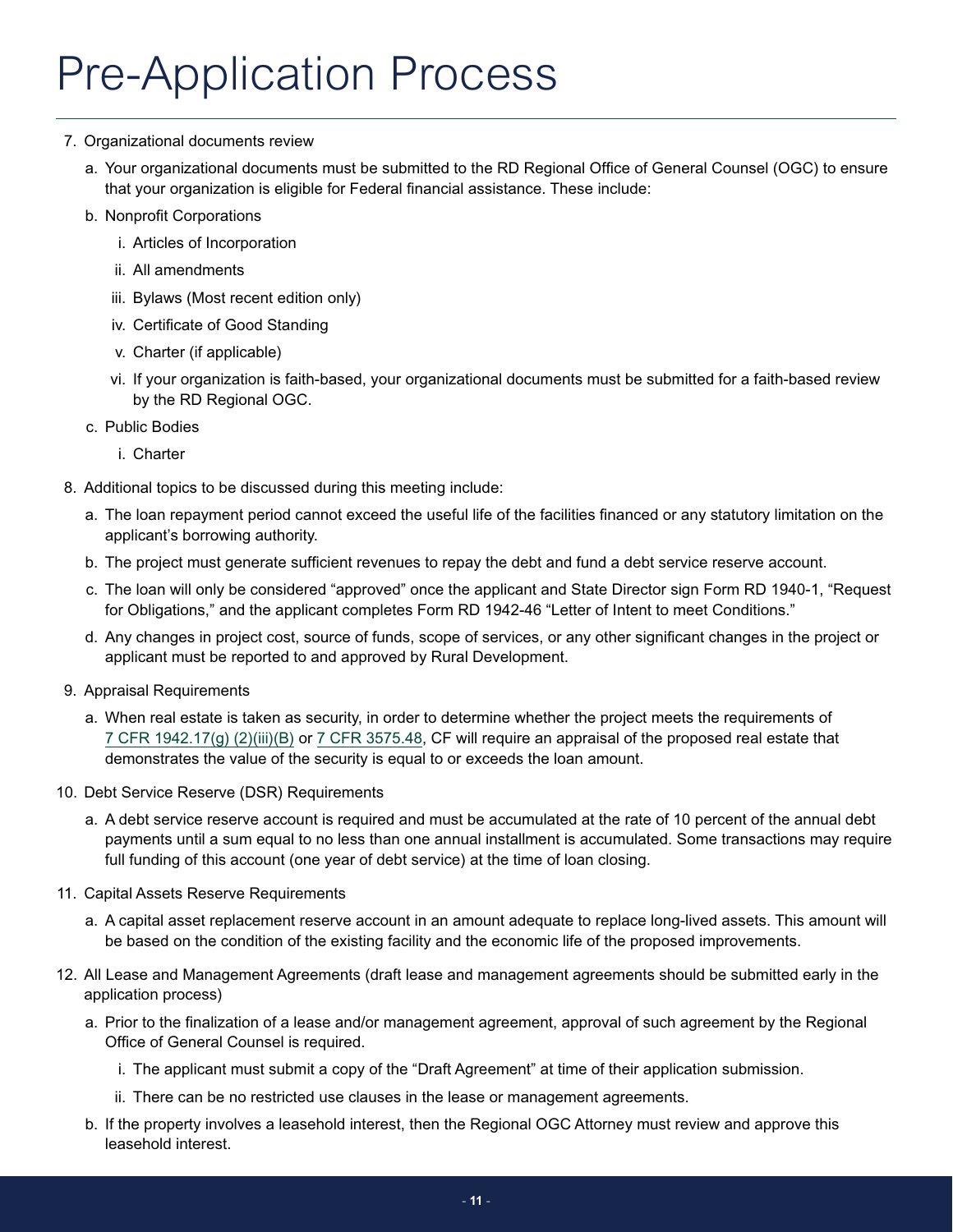# <span id="page-11-0"></span>Community Facilities Direct Loan: Recommended Pre-Application Process

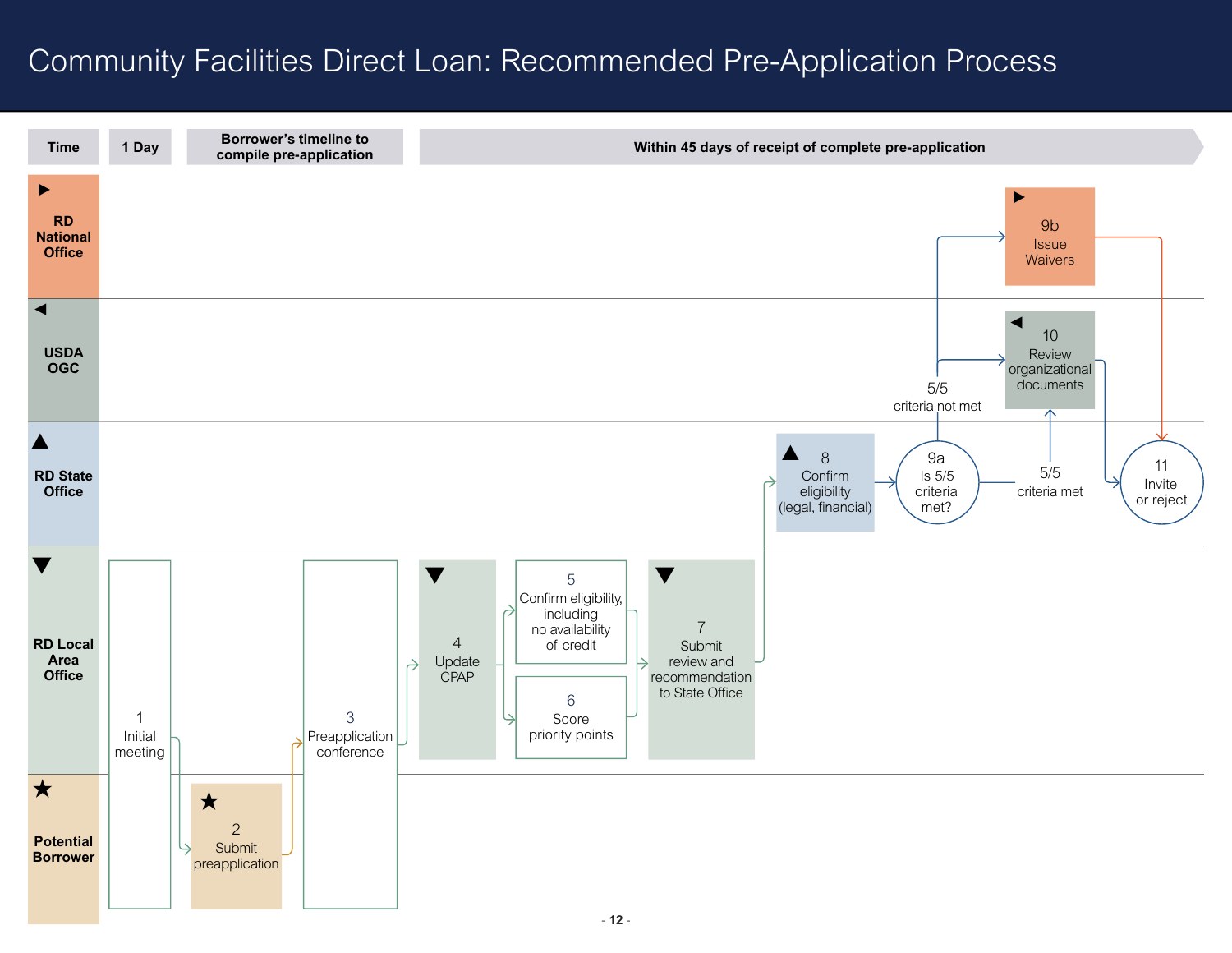# <span id="page-12-0"></span>**STEP** 3

## **The Application Process**

The required information for the CF application is listed below. As you will notice, a lot of the information shown below was discussed during your initial meeting. Plus, several of the required documents were submitted during the pre-application process.

Please be sure that all of following items are included in your application package:

- 1. [Standard Form \(SF\) 424,](https://www.grants.gov/web/grants/forms/sf-424-family.html) "Application for Federal Assistance," accompanied by SF 424A and 424B for non-construction OR SF 424C and 424D for construction.
- 2. DUNS Number (Dun & Bradstreet Data Universal Numbering System) and Tax ID Number. Guidance is available from Rural Development. [\(See 7 CFR 1942.2\(c\)\)](https://www.rd.usda.gov/files/1942a.pdf#page=8).
- 3. Organizational Documents
	- a. Public bodies need to submit a copy of their Charter, all relevant Acts of Assembly, and all relevant court orders (if created judicially);
	- b. Corporations need to submit a copy of their signed Articles of Incorporation, Certificate of Incorporation, Amendments, Restatements, Corrections, Mergers, Certificate of Good Standing, and a signed copy of the Corporate By-Laws. If signed copy of the By-Laws is not available, an officer of the corporation (usually the Secretary) must attach a certification that it is a true and correct copy of the current By-Laws. It is HIGHLY recommended to submit these documents prior to submission of the pre-application package. [\(See 7 CFR 1942.2\(a\)\(1\)\(v\)\).](https://www.rd.usda.gov/files/1942a.pdf#page=6)
- 4. Intergovernmental Review comments from local Planning District Commission.
- 5. System Award Management (SAM) registration at [www.sam.gov.](https://www.sam.gov/SAM/) The organization must be registered with SAM to be eligible for RD funding.
- 6. Financial Feasibility Report This report is based on the status of the ownership and cost of the project. Sound financial feasibility reports are essential tools for determining if the applicant has the ability to properly meet its financial obligations. [\(Refer to the Unnumbered Letter \(UL\) "Requirements of Financial Feasibility Evaluations"\).](https://www.rd.usda.gov/files/RDUL-Feasibility.pdf)
- 7. Preliminary Architectural Report Use RD Instruction [1942-A, Guide 6,](https://www.rd.usda.gov/files/1942a.pdf#page=164) which gives the minimum requirements. [\(See 7 CFR 1942.18\(c\)\)](https://www.rd.usda.gov/files/1942a.pdf#page=96). Also, please contact your RD State Office for staff may require additional documents.
	- a. Brief statement describing: (a) how the facility will be operated; (b) the service area [attach maps]; and (c) sources of income.
- 8. Copies of outstanding debt instruments (copies of notes, Deeds of Trust, bonds, financing statements/security agreements, and leases, etc.).
- 9. Financial Statements for the previous five years. [\(See 7 CFR 1942.5\(b\)\(1\)\(ii\)\(F\)\)](https://www.rd.usda.gov/files/1942a.pdf#page=13).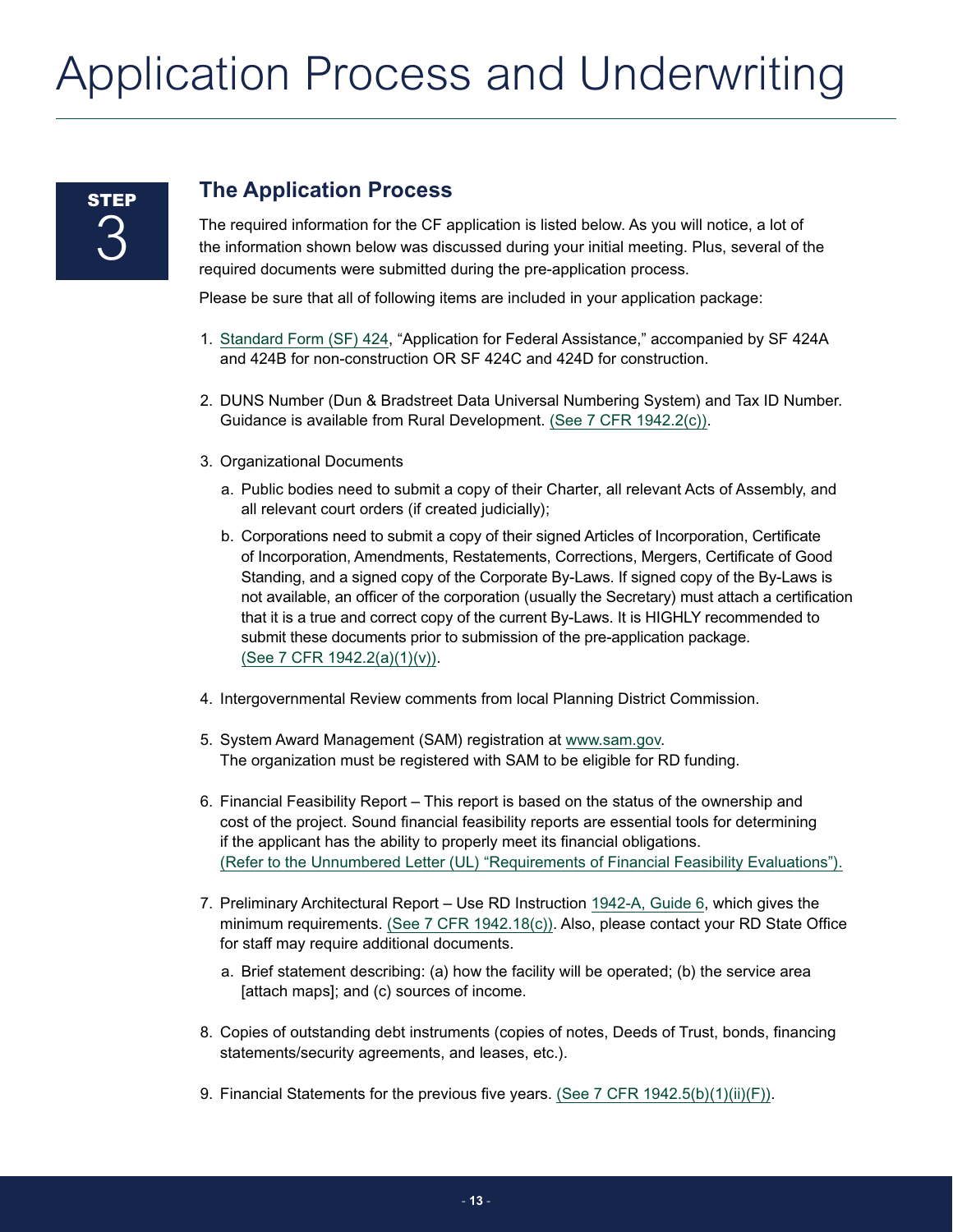- <span id="page-13-0"></span>10. Form RD 442-3, Balance Sheet – Current. [\(See 7 CFR 1942.5\(b\)\(1\)\(ii\)\(E\)\)](https://www.rd.usda.gov/files/1942a.pdf#page=13)
- 11. [Form RD 442-7,](https://forms.sc.egov.usda.gov//efcommon/eFileServices/eForms/RD442-7.PDF) Operating Budget Proposed financial projections for the first full year of operation. Include proposed development and first full year of operation. Identify income resources and expense items. With the concurrence of RD, [Form RD 1942-52](https://forms.sc.egov.usda.gov//efcommon/eFileServices/eForms/RD1942-52.PDF), "Cash Flow Projection," may be used for applicants with annual incomes not exceeding \$100,000.
- 12. A statement regarding efforts to finance the project/facility through other sources.
- 13. [Form AD-1047](https://www.grants.gov/web/grants/forms/r-r-family.html), Certification Regarding Debarment; [Form AD-1049](https://www.grants.gov/web/grants/forms/r-r-family.html), Certification Regarding Drug Free Workplace; [RD Instruction 1940-Q](https://www.rd.usda.gov/files/1940q.pdf#page=6), Exhibit A-1, Certification Regarding Lobbying; and [Form 1910-11,](https://forms.sc.egov.usda.gov//efcommon/eFileServices/eForms/RD1910-11.PDF) Applicant Certification Regarding Collection Policies, [AD 3031,](https://www.grants.gov/web/grants/forms/r-r-family.html) [Form 400-1](https://www.rd.usda.gov/files/vtnh.RBDG_.RD%20400-1.16.pdf) and [Form 400-4](https://forms.sc.egov.usda.gov/efcommon/eFileServices/eFormsAdmin/RD0400-0004_970300V01.pdf).
- 14. Statement from State Historical Preservation Officer (SHPO) concerning historical sites and archaeological properties, if applicable.
- 15. Agreement for Architectural Services. [\(See 7 CFR 1942.18\(b\)\)](https://www.rd.usda.gov/files/1942a.pdf#page=96).
- 16. Legal Services Agreement. [\(See 7 CFR 1942.17\(l\)\(1\)\)](https://www.rd.usda.gov/files/1942a.pdf#page=61).
- 17. USDA Survey on Ensuring Equal Opportunity for Applicants.
- 18. Notice of Public Meeting and Minutes of Public Meeting.
- 19. Local Government Letter of Support.
- 20. Lease Agreements (If applicable) should be submitted as a draft agreement for review by the RD OGC. This includes all types of leases (ground, space, etc.).
- 21. Management Agreements (If applicable) should be submitted as draft agreements for review by the RD OGC.

## **Assessing Repayment Ability**

The bottom line for assessing debt is the organization's ability to repay the debt with revenue generated by the operations. Debt repayment will largely be assessed through the Financial Feasibility Report and the Underwriter's analysis.

Other considerations for repayment:

- 1. Tax increment/Special Assessments: Rural communities may be able to implement one or more tax capture tools known as tax increment finance and special assessments. This is particularly important to capture funds that can be dedicated to repaying debt associated with the project.
- 2. Service Revenue: Some communities can create special taxes for desirable or beneficial service facilities, such as a school, hospital, or fire station. These service revenues can be dedicated to repaying debt associated with the project.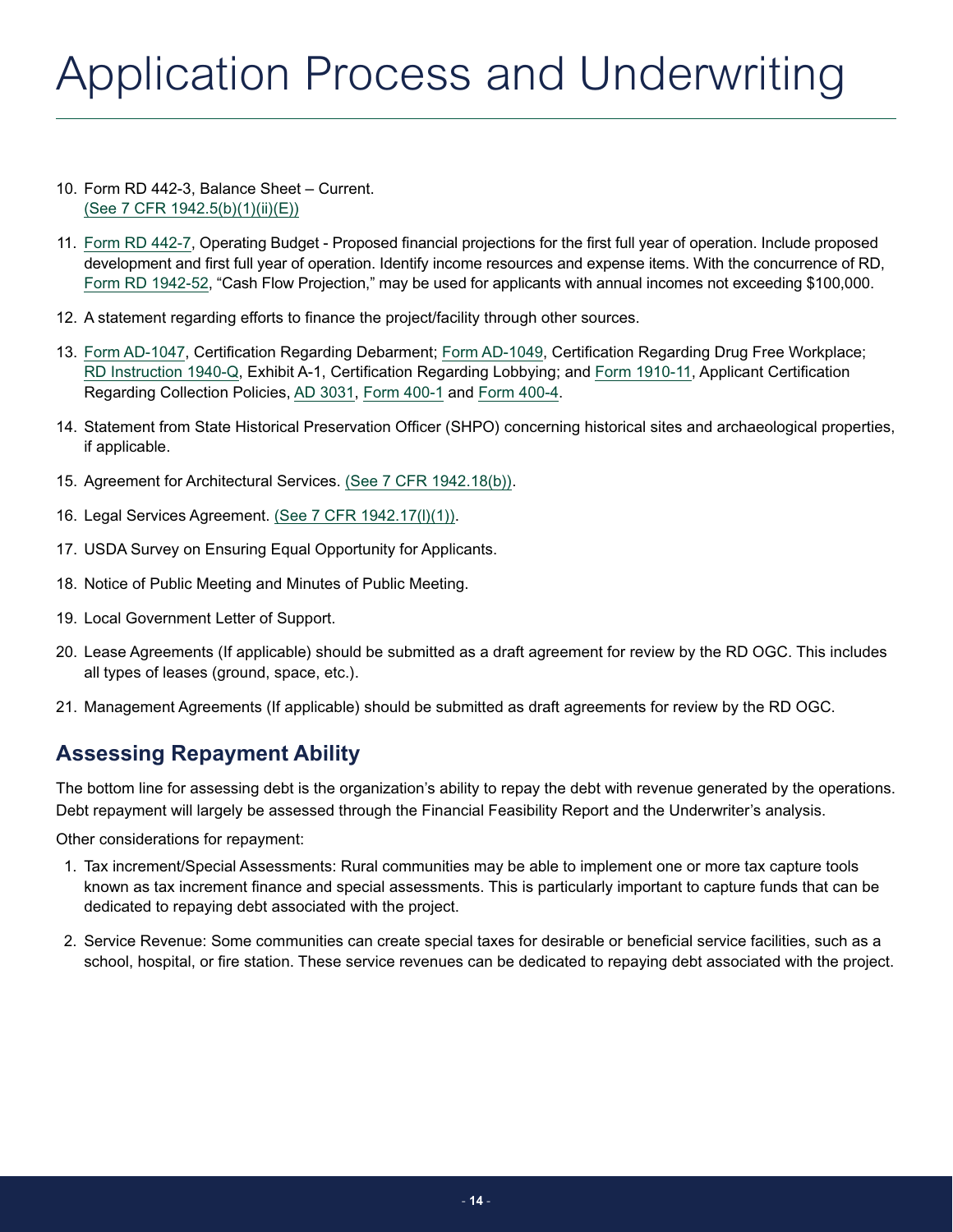## <span id="page-14-0"></span>**Financial Feasibility Reports**

(See 7 CFR 1942.17(h) and the [Requirements of Financial Feasibility Evaluations for Community Facility Applications\)](https://www.rd.usda.gov/files/1942a.pdf#page=56)

7 CFR 1942, Subpart A, section 1942.17(h) establishes the requirements for financial feasibility for all applicants. In many instances, a financial feasibility study completed by a Certified Public Accountant or Accounting (CPA) firm backed by an examination opinion attesting to the validity of the assumptions will be required. For small loans, less than \$500,000, a financial feasibility analysis without an examination opinion will likely be appropriate.

The CF program accepts three levels of financial feasibility reports which are based on the loan amount requested, the applicant experience level, and the security associated with the transaction. The three reports are called: 1. Financial Feasibility Analysis; 2. Financial Feasibility Study with a Compilation Report; and 3. Financial Feasibility Study with Examination Opinion.

A Financial Feasibility Analysis describes the applicant's present situation, analyzes alternatives, and outlines the proposed project. The level of effort required to prepare the report and the depth of the analysis within the report is proportional to the size and complexity of the proposed project. The preparer is expected to fully disclose and analyze all significant factors that may have a favorable or adverse effect on the financial success of the proposed facility.

The Financial Feasibility Analysis will be prepared in accordance with the latest [Unnumbered Letter \(UL\)](https://www.rd.usda.gov/files/RDUL-Feasibility.pdf) establishing the requirements for a Financial Feasibility Evaluation.

A Financial Feasibility Study with a Compilation Report consists of applying accounting and financial reporting expertise to assist the applicant in the presentation of prospective financial information and reporting. No assurances are provided; however, the preparer will consider whether the presentation appears appropriate in form and free from obvious material misstatements.

A Financial Feasibility Study with Examination Opinion is the examination of the prospective financial information provided by the applicant ("management") culminating in an examination opinion on the reliability of the applicant's financial statements and management's underlying assumptions. The examination opinion provides a high level of assurance.

A financial feasibility study with a compilation report or examination opinion will be prepared by a CPA with the necessary expertise to perform the study. Examination opinions must be backed by professional liability insurance. The RD processing office will verify that the CPA firm has the required insurance coverage in place.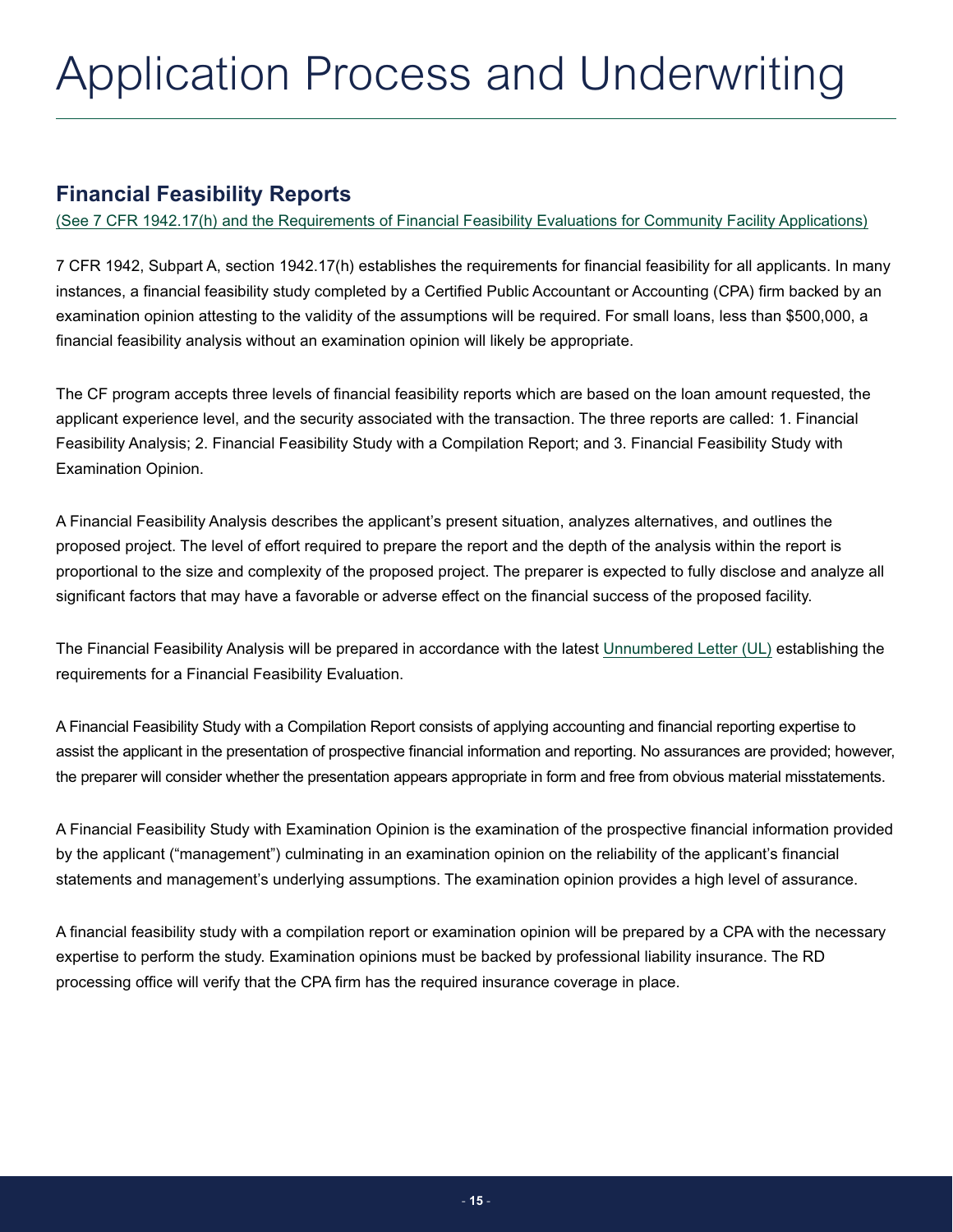## <span id="page-15-0"></span>**Financial Feasibility Evaluations Requirements**

To assist you with determining which financial feasibility is required for your project, please use the [Attachment E](#page-34-0)  [Decision Tree 1 to Determine the Level of Financial Feasibility Evaluation For a Community Facilities Direct Loan or](#page-34-0)  [Guarantee](#page-34-0). The level of evaluation will be dependent on several factors including the security for the loan, the size of the loan request, the longevity of the applicant's operation and its financial history. For direct loan requests where the security for the loan will be real estate, chattel and/or assignment of income, contact the processing office first to determine if the applicant meets the criteria established in either [7 CFR 1942.17\(g\)\(2\)\(iii\)\(A\)\(6\)](https://www.rd.usda.gov/files/1942a.pdf#page=51) for public bodies, or [7 CFR 1942.17\(g\)\(3\)\(iii\)\(A\)\(2\)](https://www.rd.usda.gov/files/1942a.pdf#page=53) for nonprofit organizations. These criteria are sometimes referred to as the "5/5 criteria". Applicants that do not meet the 5/5 criteria must be referred to the National Office for concurrence to proceed with an application and obtain guidance on the level of financial feasibility evaluation required during the preapplication stage or prior to proceeding with the application.



The financial feasibility study with compilation report or examination opinion will typically include the following:

- **1.** Signed and dated compilation or opinion letter.
- **2.** Five-years of historic and forecasted financial statements.
- **3.** Schedule of ratios pertinent to the industry.
- **4.** Summary of significant financial forecast assumptions and accounting policies.
- **5.** Summary of significant demand forecast assumptions (market assessment; not provided with a compilation but can be provided by the applicant).
- **6.** Sensitivity analysis.
- **7.** Other information deemed appropriate by the preparer.
- **8.** Information regarding the Governing Body and Management Team (not required to be included in the compilation or examination opinion but can be provided by the applicant).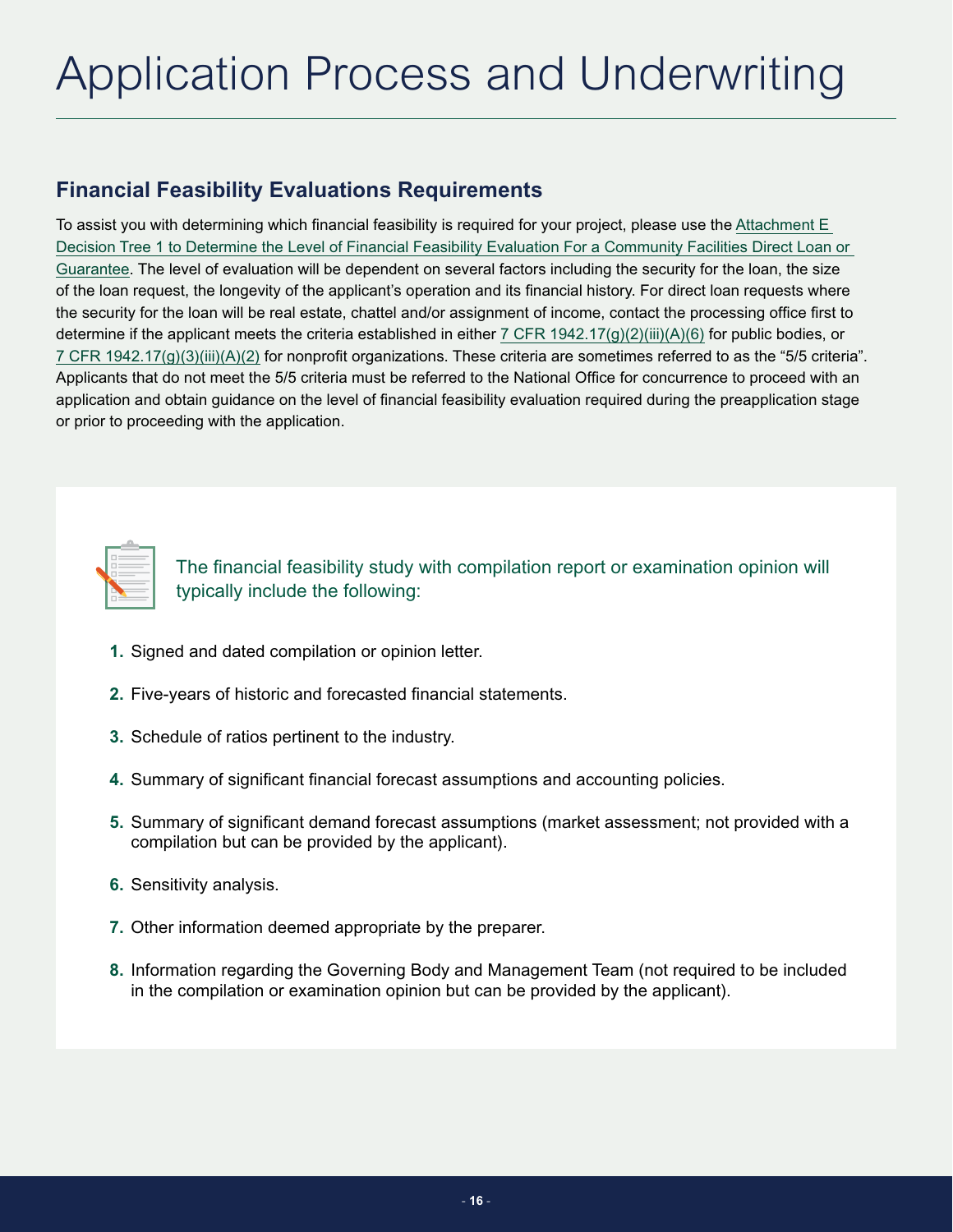## <span id="page-16-0"></span>**Security Requirements by Eligible Entity Type**

[\(See CFR 1942.17\(g\)\)](https://www.rd.usda.gov/files/1942a.pdf#page=48)

## **Public Bodies**

## [\(See 7 CFR 1942.17\(g\)\(2\)\)](https://www.rd.usda.gov/files/1942a.pdf#page=50)

## 1. Bonds

- a. General Obligation (GO). (GO bonds generally require a specific majority vote to pass. This could vary by State. State statute may limit the amount of GO bonds outstanding at any one time). Please be sure to work with your local RD CP Specialist and the RD Regional Office of General Counsel on issues involving GO bonds.
- b. Revenue bonds. (Typically, revenue bonds do not require approval by two-thirds vote since they are not payable from taxes nor from the general fund. However, State statues vary). Please be sure to work with your local RD CP Specialist and the RD Regional Office of General Counsel on issues involving revenue bonds.
- 2. When bonds are not used:
	- a. Promissory Notes;
	- b. Real Estate Mortgages or Deeds of Trust;
	- c. Financing Statements;
	- d. Security Agreements.

## **Nonprofits**

## (See 7 CFR [1942.17\(g\)\(3\)\)](https://www.rd.usda.gov/files/1942a.pdf#page=53)

- 1. Promissory Notes (Form RD 440-22);
- 2. Real Estate Mortgages or Deeds of Trust;
- 3. Financing Statements (Form UCC-1);
- 4. Security Agreements [\(Form RD 1942-9\);](https://forms.sc.egov.usda.gov//efcommon/eFileServices/eForms/RD1942-9.PDF)
	- a. Deposit Agreements;
	- b. Unconditional Guarantees.

### **Tribes**

## [\(See 7 CFR 1942.17\(g\)\(3\)](https://www.rd.usda.gov/files/1942a.pdf#page=53)

- 1. Assignment of general Tribal income in the form of a Tribal Resolution;
- 2. Lien on specific revenue source generated by the Tribe; i.e., sales tax, fuel tax, gaming revenue (casino);
- 3. Tribal General Obligation Bond.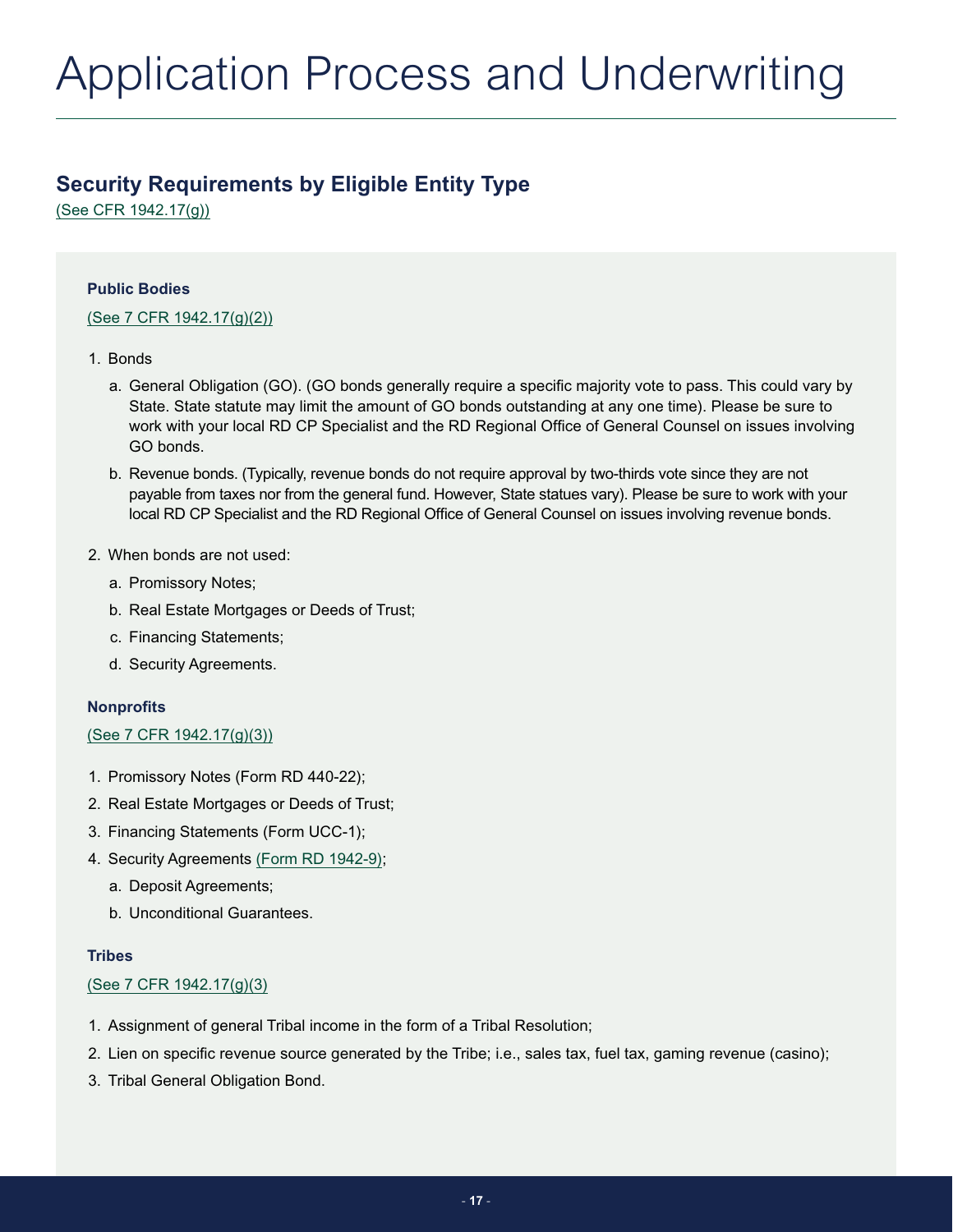# <span id="page-17-0"></span>Community Facilities Direct Loan: Recommended Application Process

| <b>Time</b>                                                                                        | 30 Days                                                         | 30-90 days                                                                                                                                                                   |
|----------------------------------------------------------------------------------------------------|-----------------------------------------------------------------|------------------------------------------------------------------------------------------------------------------------------------------------------------------------------|
| $\blacktriangleright$<br>RD<br>National<br><b>Office</b>                                           |                                                                 |                                                                                                                                                                              |
| $\blacktriangleleft$<br><b>RD Regional</b><br>Specialist                                           |                                                                 |                                                                                                                                                                              |
| $\blacktriangle$<br>RD<br>State<br>Office                                                          |                                                                 | 6a<br><b>Review PAR</b><br>6b<br>Consult<br>State Historic<br>Preservation<br>Officer                                                                                        |
| v<br><b>RD Local</b><br><b>Area Office</b>                                                         | $\blacktriangledown$<br>$\overline{c}$<br>Approve<br>agreements | 6c<br>$\blacktriangle$<br>Environmental<br>△<br>review<br>$\blacktriangledown$<br>$\overline{7}$<br>5<br>Submit items<br>for State review<br>Conduct credit<br>→<br>analysis |
| $\star$<br><b>Potential</b><br><b>Borrower</b>                                                     | $\star$<br>$\overline{1}$<br>Contract with<br>advisors          | $\star$ 4<br>Submit<br>$\rightarrow$<br>application                                                                                                                          |
| $\begin{array}{c} \mathsf{T}_{\mathsf{Financial} \\\mathsf{Advisor} \\ \mathsf{(CPA)} \end{array}$ |                                                                 | 3a<br>Prepare feasibility study                                                                                                                                              |
| $\ddagger$ Borrower's<br>Architect/<br>Engineer                                                    |                                                                 | $\ddagger$<br>3 <sub>b</sub><br>Prepare PAR                                                                                                                                  |
| ☆<br>Environmental<br><b>Consultant</b>                                                            |                                                                 | <b>☆</b><br>3c<br>Prepare environmental<br>assessment                                                                                                                        |
| $\triangle$<br><b>Certified<br/>Appraiser</b>                                                      |                                                                 | $3d$<br>Prepare appraisal,<br>if required in<br>application phase<br>$-18-$                                                                                                  |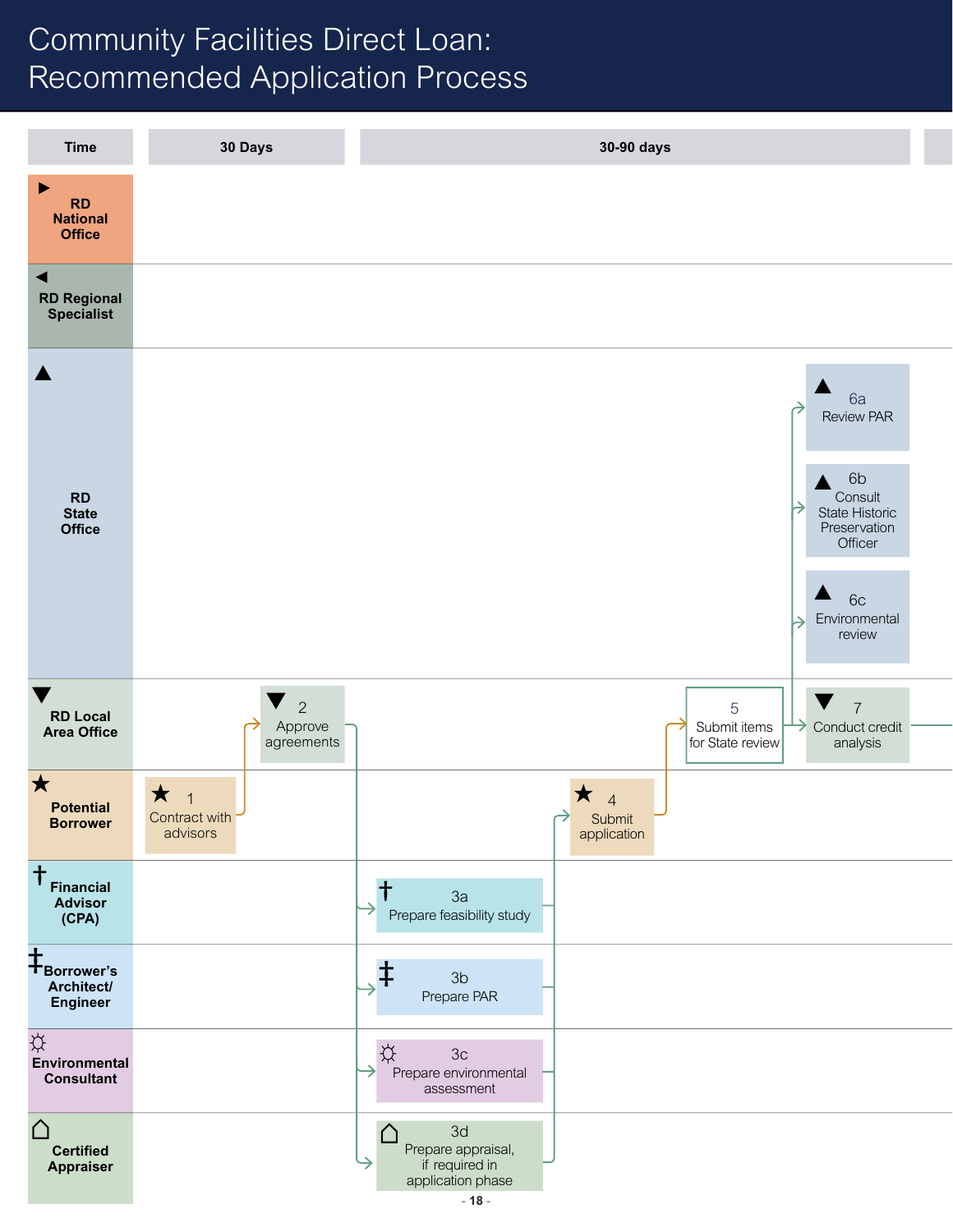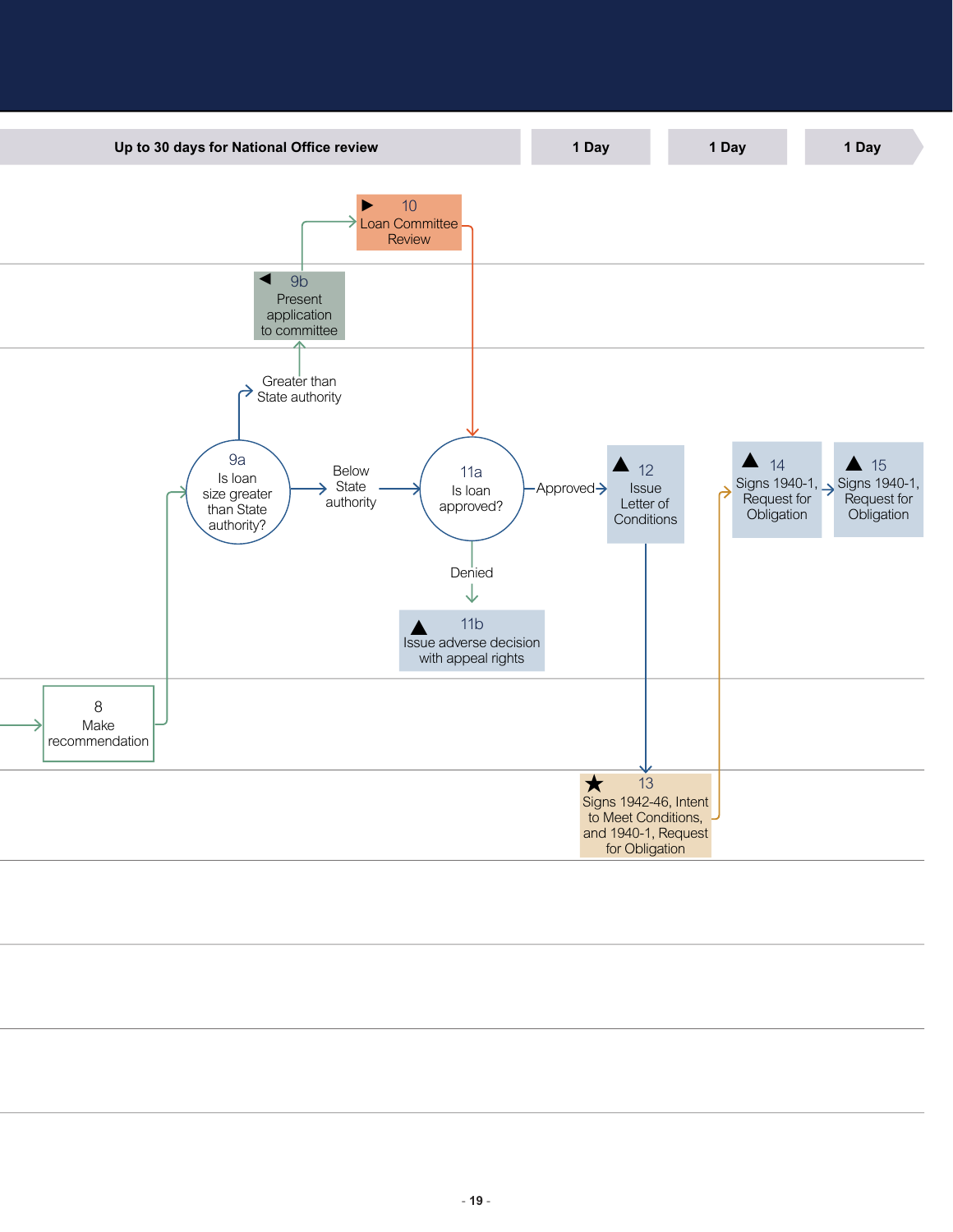# <span id="page-19-0"></span>Closings and Construction

## **Closings and Construction**

The last phase of the direct loan application process involves preparation and approval of construction plans, specifications, and the procurement of construction contractor(s) through free and open bidding. RD must concur with the bidding documentation, concur with the bid award, and approval of the construction method and contracts proposed by the construction contractor.

For all construction projects above \$50,000, the applicant must use interim financing. The interim financing agreement must be submitted to RD for review and concurrence.

Finally, a pre-construction conference between the borrower, RD, and the construction contractor is strongly recommended to discuss key RD requirements during construction, such as daily inspections, payouts, and schedules.

## **Procurement**

## [\(See 7 CFR 1942.18\(j\)\(2\)\)](https://www.rd.usda.gov/files/1942a.pdf#page=104)

All procurement transactions, regardless of whether by sealed bids or by negotiation and without regard to dollar value, shall be conducted in a manner that provides maximum open and free competition.

## **Construction**

Prior to the approval of your plans and specifications, the applicant must submit the following items to RD for review and approval:

- 1. Construction contract documents must be prepared in accordance with [RD Instruction](https://www.rd.usda.gov/files/1942a.pdf#page=286)  [1942-A, Guide 27;](https://www.rd.usda.gov/files/1942a.pdf#page=286)
- 2. Final plans, specifications, and all addenda;
- 3. Request for proposal (RFP);
- 4. Other contracts covering the purchase of equipment.

The following information and records must also be established and maintained:

- 1. Copy of successful offer;
- 2. Summary of all offers and a narrative summary of all negotiations;
- 3. Revised project budget based on successful offer;
- 4. Engineer/Architect recommendation of award;
- 5. Resolution (owner's) of tentative award;
- 6. Notice to unsuccessful offeror(s).

Please contact the RD Local CP Area Specialist to ensure that the appropriate American Institute of Architects (AIA) documents are being used as construction documents for this project.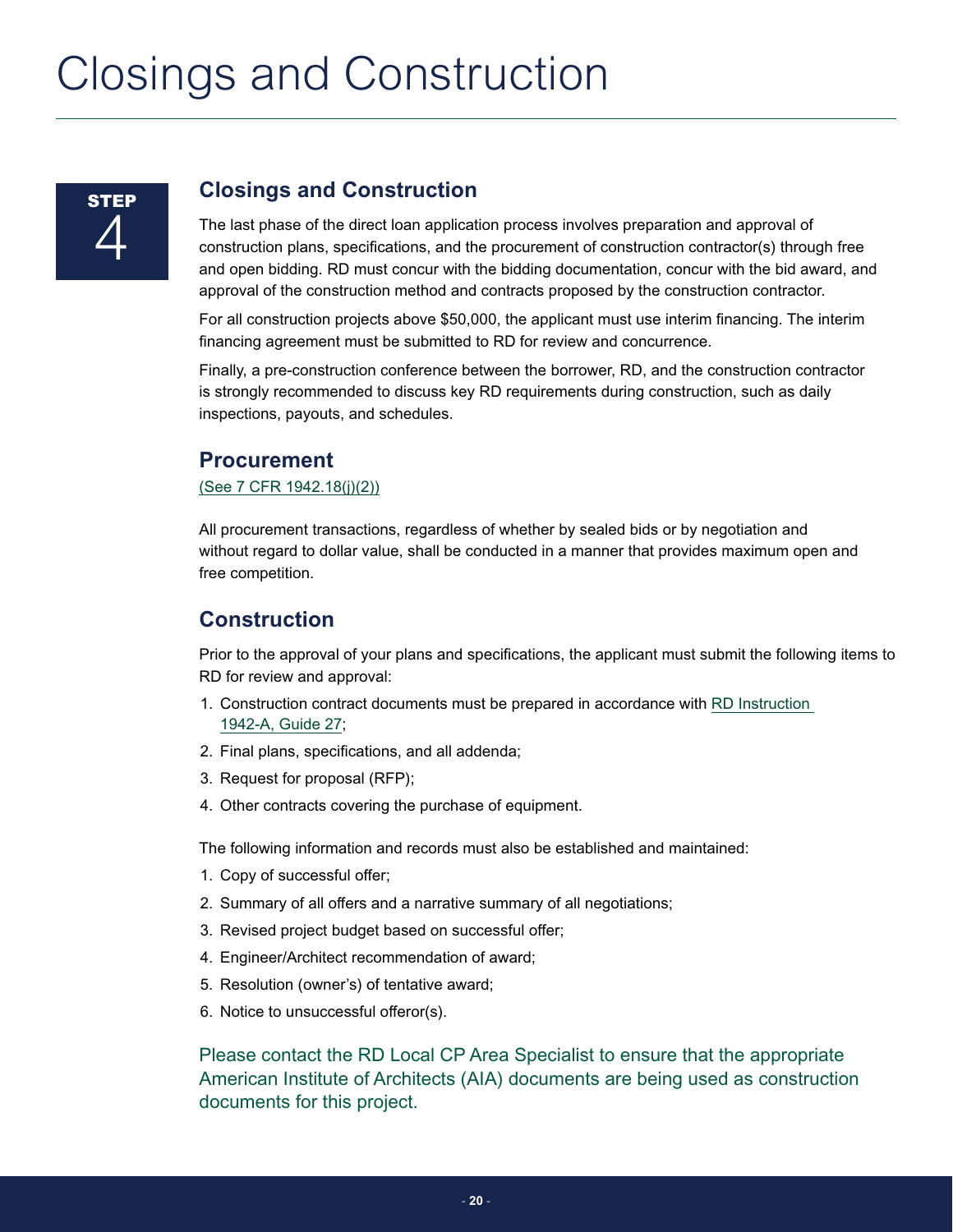# <span id="page-20-0"></span>Closings and Construction

The RD Area Office will issue the [RD 1942-A, Guide 1](https://www.rd.usda.gov/files/1942a.pdf#page=138) (Guide Letter for Use in Informing Private Lender of Rural Development's Commitment) or Guide 1a (Guide Letter for Use in Informing Other Lenders of Rural Development's Commitment), whichever is appropriate, when your project has met all of the requirements needed to start construction.

# **Other Pre-Closing and Pre-Construction Requirements**

## 1. **Environmental Mitigation**

## [\(7 CFR part 1970\)](https://www.rd.usda.gov/files/1970a.pdf)

For all construction projects, an environmental review is required in accordance with 7 CFR part 1970.

As a result of the environmental review performed, all environmental mitigation requirements must be considered as the applicant selects the final site and final plans and specifications for the facility.

## 2. **Interim Financing**

## [\(See 7 CFR 1942.17\(n\)\(3\)\)](https://www.rd.usda.gov/files/1942a.pdf#page=79)

In all loans exceeding \$50,000, where funds can be borrowed at reasonable interest rates on an interim basis from commercial sources for the construction period, such interim financing will be obtained so as to preclude the necessity for multiple advances of RD funds.

The applicant must provide RD with a copy of the tentative agreement reached in connection with the interim financing. The Rural Development loan should be closed as soon as possible after the disbursal of all interim funds.

### 3. **Appraisal Requirements**

## [\(See 7 CFR 1942.17\(g\)\(2\)\(iii\)\(B\)\(2\)](https://www.rd.usda.gov/files/1942a.pdf#page=52) and [1942.17\(g\)\(3\)\(iii\)\(B\)\(2\)\)](https://www.rd.usda.gov/files/1942a.pdf#page=56)

If real estate is taken as the primary security for the project then an "as-developed" real estate appraisal, performed by a qualified licensed appraiser, that shows the value of the property serving as security for the loan is equal to, or greater than, the proposed RD loan(s).

Additionally, your attorney must provide RD with a description of the real property, including a plat, which will be included in the mortgage (deed of trust), and a title insurance binder (as applicable by your State).

### 4. **Leases**

### [\(See 7 CFR 1942.17\(j\)\(5\)\)](https://www.rd.usda.gov/files/1942a.pdf#page=69)

- a. No restrictions on use of the site or the facility;
- b. No reverter clause;
- c. Term must be equal to term of loan;
- d. All leases must be reviewed and concurred by the RD OGC;
- e. Leasehold interest can be your security if it is demonstrated that RD is collaterally secured in the event of default;
- f. If borrower fails, we can lease facility to another entity;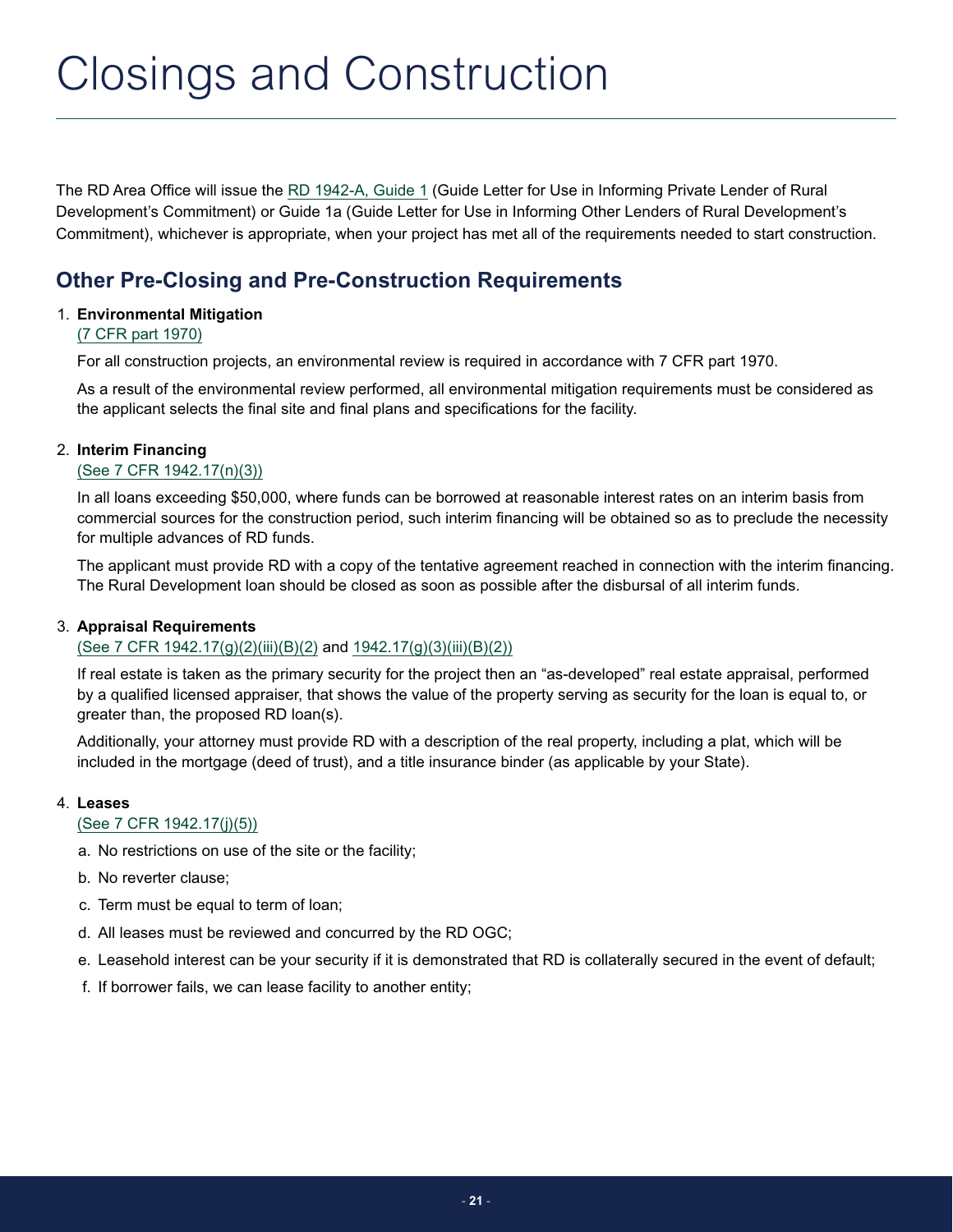# 5. **Insurance and Bonding Requirements**

[\(See 7 CFR 1942.17\(j\)\(3\)](https://www.rd.usda.gov/files/1942a.pdf#page=62)

- a. Liability and Property Damage Insurance;
- b. Workers' Compensation;
- c. Position Fidelity Bond Coverage;
- d. Property Insurance;
- e. Real Property Insurance; and
- f. National Flood Insurance;
	- i. If flood insurance is available, you must purchase a flood insurance policy at the time of loan closing.
	- ii. Applicants whose buildings, machinery, or equipment are to be located in an area which has been notified as having special flood or mudslide prone areas will not receive financial assistance where flood insurance is not available.

## 6. **Documentation of All Funds Needed**

## [\(See 7 CFR 1942.17\(n\)\(6\)\)](https://www.rd.usda.gov/files/1942a.pdf#page=80)

Prior to advertisement for construction bids, you must provide evidence showing the availability of all other funds committed to this project.

## 7. **Disbursement of Rural Development Funds**

*All contributions by the applicant and other non-RD funds will be the first funds expended on the project followed by the RD loan funds committed to this project.* If RD grant funds are associated with this financing package, then these funds will be the last funds advanced. RD funds will be advance on an as needed basis in the amount necessary to cover RD's proportionate share of obligations. If all grants are not needed for the project, then these grant funds will be de-obligated.

## 8. **Debt Service Requirements**

A debt service reserve is required and must be accumulated at the rate of 10 percent of the annual debt payments until a sum equal to no less than one annual installment is accumulated. Some transactions may require full funding of this account (one year of debt service) at the time of loan closing.

## 9. **Pre-authorized Debit Payments (PAD)**

You will be required to participate in the Pre-authorized Debit (PAD) payment process. This will allow for your payment to be electronically debited from your account on the day that the payment is due.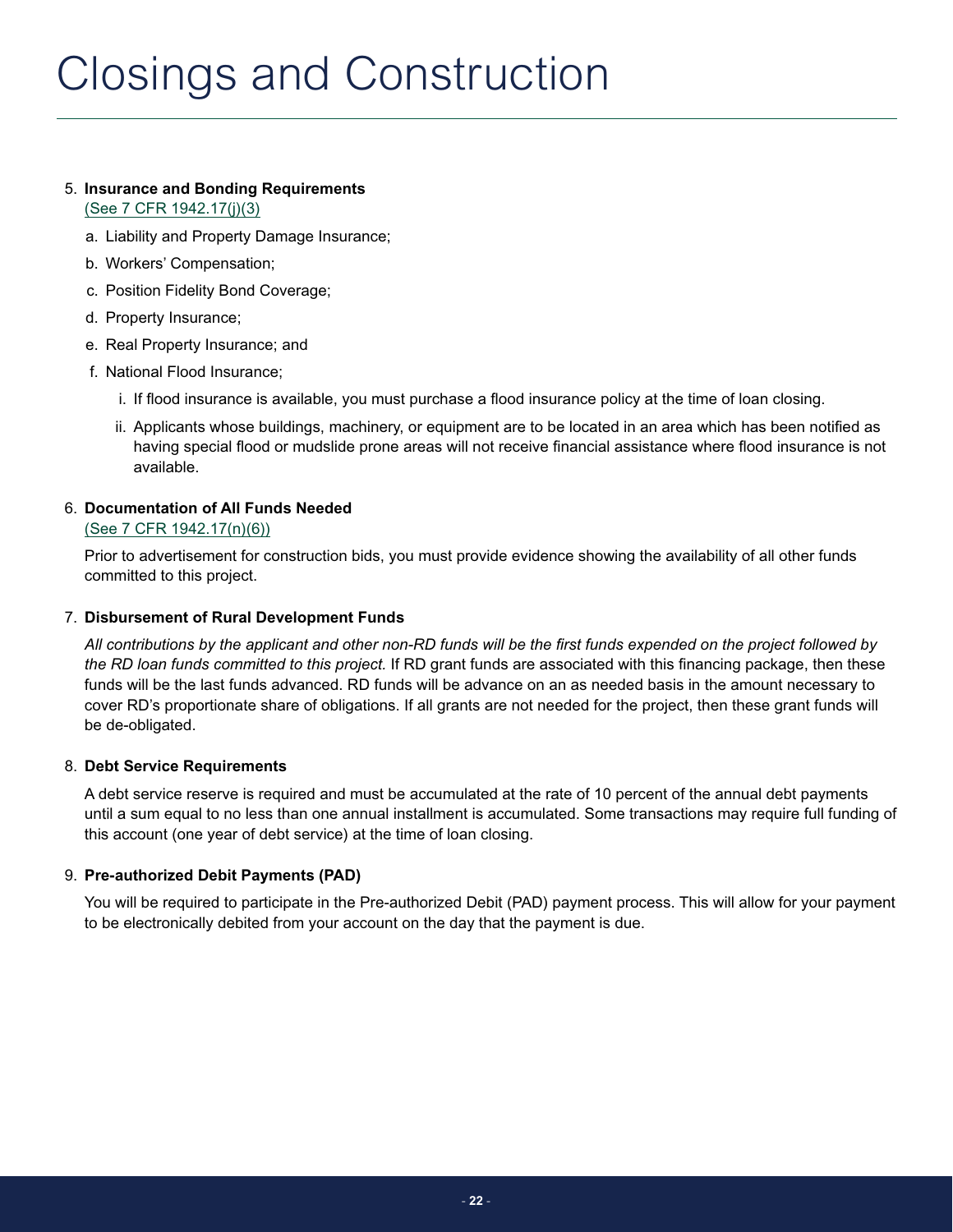## 10. **Audit or Financial Statement Requirements**

### [\(See 2 CFR 200.501\)](https://www.ecfr.gov/cgi-bin/text-idx?SID=09908b59ac3f9ddd39230c050076cd55&mc=true&node=se2.1.200_1501&rgn=div8)

Non-Federal entities will provide an Audit or Financial Statement in accordance with 2 CFR 200.500-517 and as follows:

- a. A non-Federal entity expending \$750,000 or more Federal funds per fiscal year will submit an audit conducted in accordance with 2 CFR Chapter 1 and Chapter II, Parts 200, 215, 220, 225, 230 and 400, "Uniform Administrative Requirements, Cost Principles, and Audit Requirements for Federal Awards."
- b. A non-Federal entity expending less than \$750,000 will provide annual financial statements covering the loan period, consisting of the organization's statement of income and expense and balance sheet signed by an appropriate official of the organization. Financial statements will be submitted within 90 days after the applicant's fiscal year.

## 11. **Code of Conduct**

## [\(See 7 CFR 1942.18\(j\)\(1\)](https://www.rd.usda.gov/files/1942a.pdf#page=104)

All applicants must adopt and maintain a written code or standards of conduct which shall govern the performance of their officers, employees, or agents engaged in the award and administration of contracts supported by RD funds. No employee, officer, or agent of the owner shall participate in the selection, award, or administration of a contract supported by RD funds if a conflict of interest, real or apparent, would be involved.

## 12. **Other Agency Forms**

Additionally, the applicant may be required to execute certain other Agency forms to obtain financial assistance from RD. By resolution, these forms must be adopted and properly executed, and minutes showing the adoption must be provided.

## 13. **Changes to RD Forms**

No changes to any RD forms, no matter how insignificant the change, are allowed without prior approval of the RD Regional OGC Attorney.

## 14. **Applicable State Requirements**

Please consult with your local RD CP Area Specialist or the Community Program Director to ensure that your application submission includes all of the necessary documents to meet the applicable State requirements for the project requesting Federal financial assistance.

## 15. **Error and Omissions Statement**

As a recipient of Federal financial assistance, all borrowers must comply with all applicable Federal, State, and local statutes, ordinances, regulations, and codes. The major portion of existing Rural Development rules and regulations which must be met are included in RD Instruction 1942-A. No modifications or waiver of any portion of these regulations is authorized. Such regulations shall govern regardless of any misinterpretation, omission, misunderstanding, or statements made by any RD employee.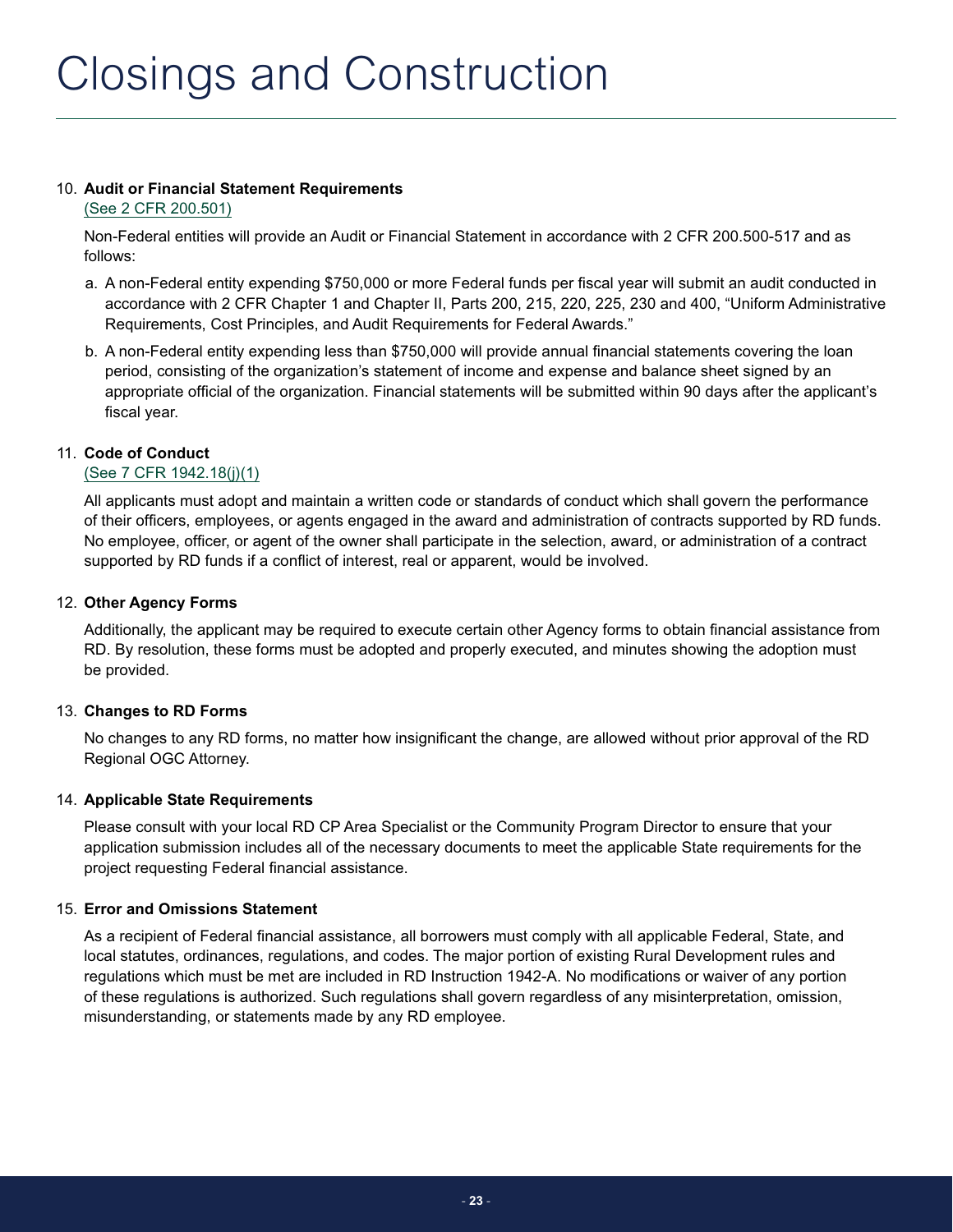# <span id="page-23-0"></span>Community Facilities Direct Loan: Recommended Closing and Construction Process

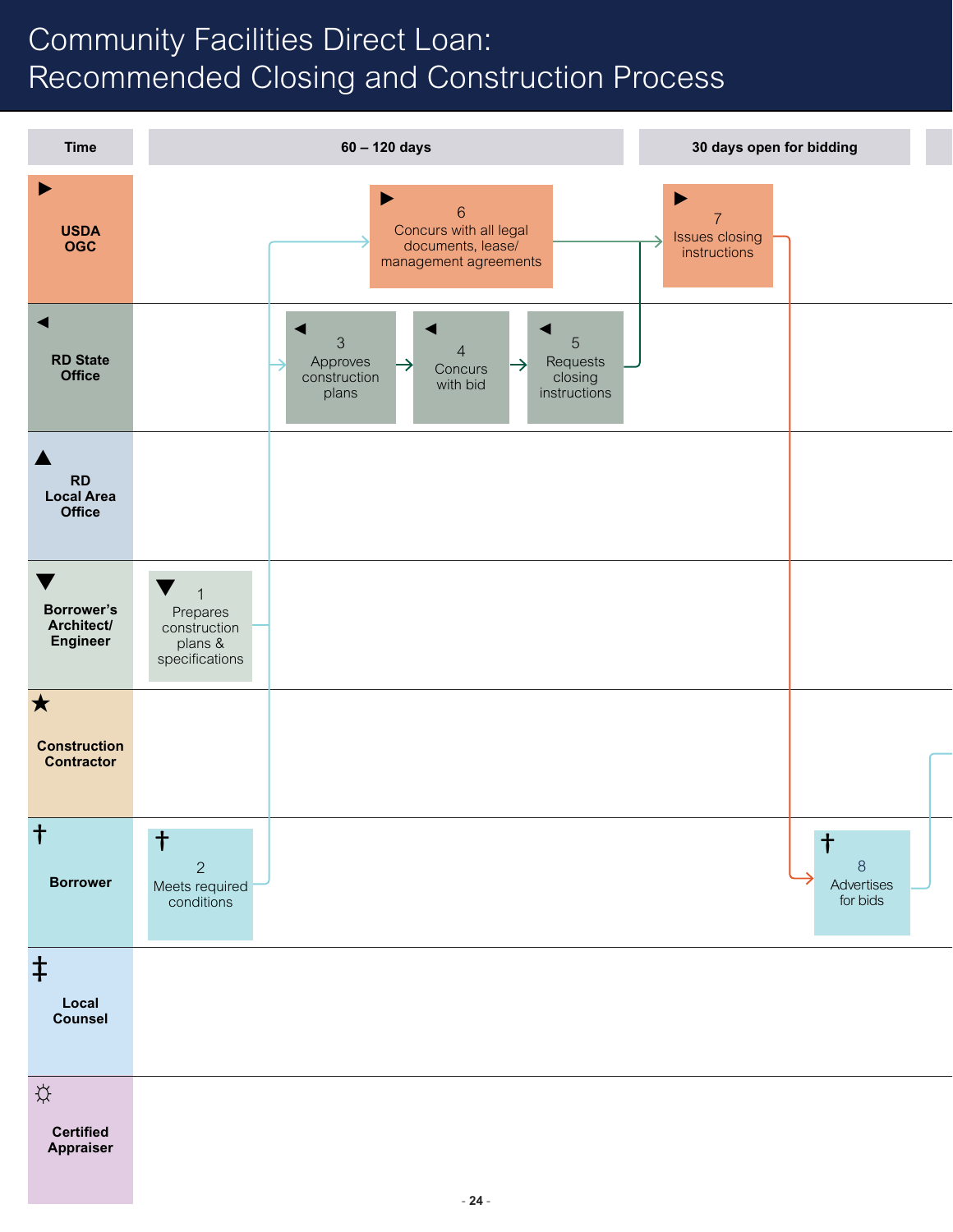**Time 60 – 120 days 30 days open for bidding Construction timeline 1 Day**



- **25** -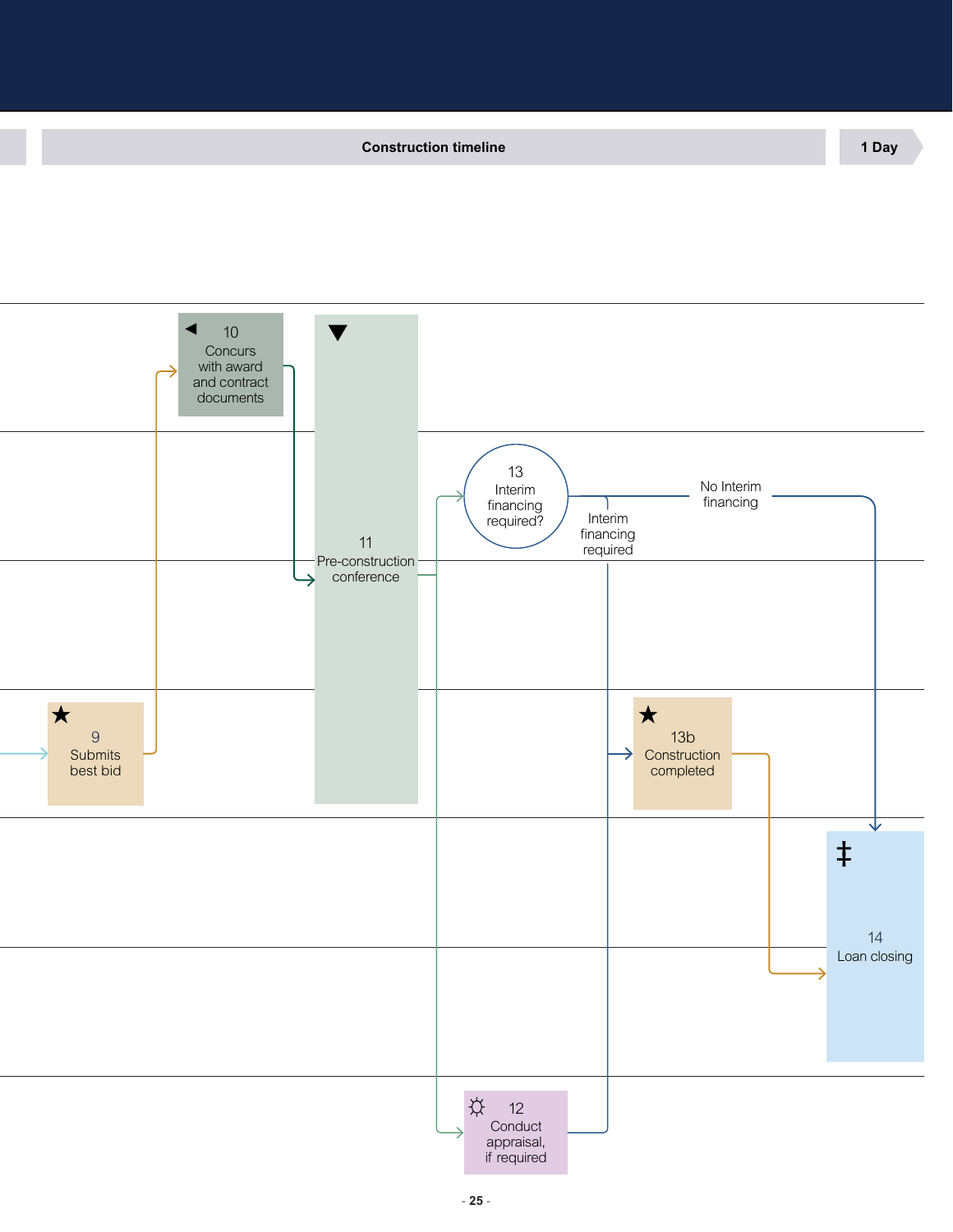# <span id="page-25-0"></span>Appendix: RD Guidance and Forms

**[Attachment A](#page-26-0)** Community Facilities Program: Initial Potential Borrower Meeting Checklist.

**[Attachment B](#page-28-0)** Community Facilities Program: Direct Loan Pre-Application Checklist.

**[Attachment C](#page-29-0)** Community Facilities Program: Direct Loan Application Checklist.

**[Attachment D](#page-31-0)** Community Facilities Program: Direct Loan Closing and Construction Checklist.

# **[Attachment E](#page-34-0)**

Decision Tree 1 to Determine the Level of Financial Feasibility Evaluation For a Community Facilities Direct Loan or Guarantee

**[Attachment F](#page-35-0)**  Decision Tree For Determining When Projects Need Section 106 Review.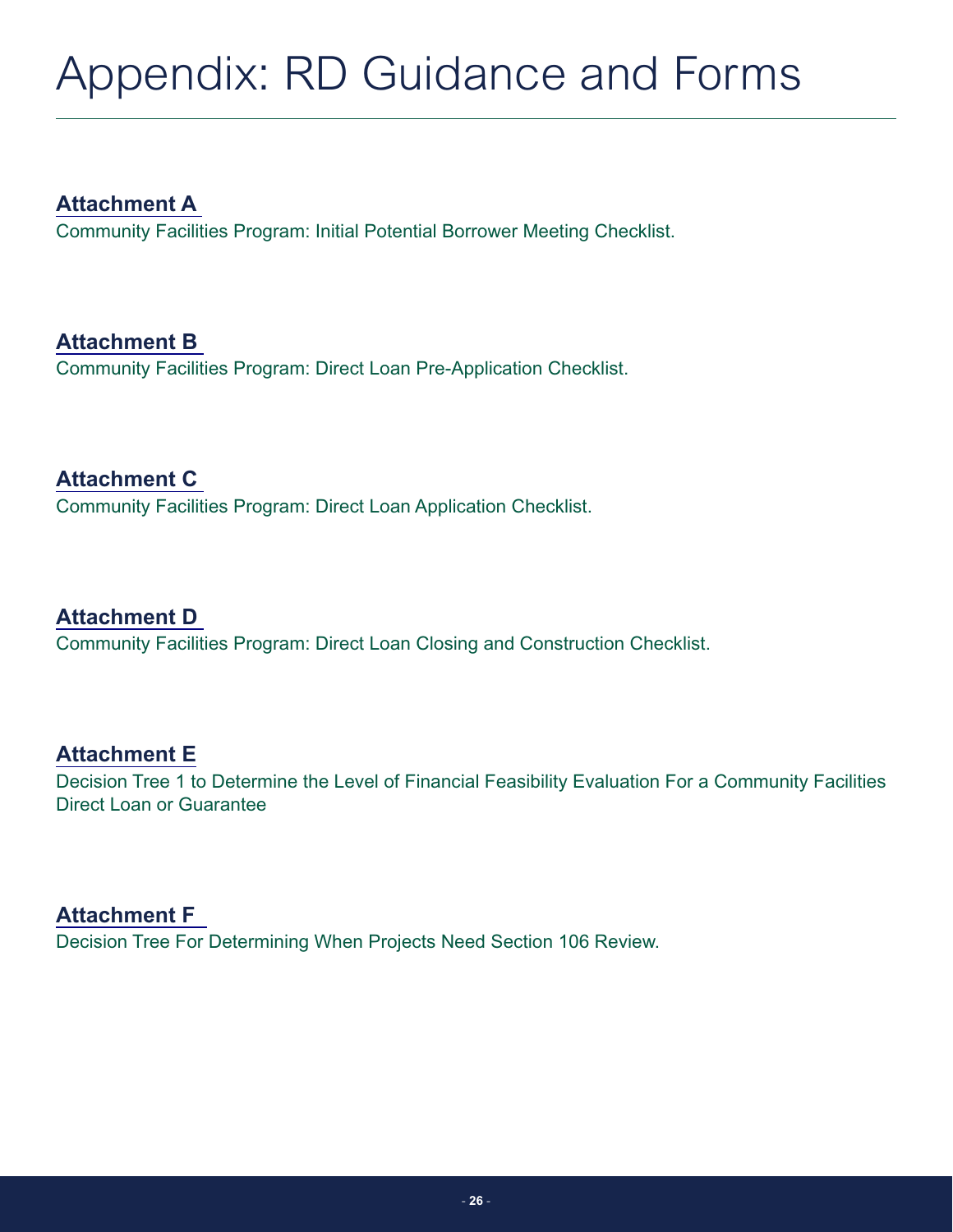# <span id="page-26-0"></span>**ATTACHMENT A**

# **Community Facilities Program: Initial Potential Borrower Meeting Checklist**

Learn about the community, need for the project, and existing project plans.

## **Discuss project eligibility:**

- 1. Site location (< 20,000 population in census designated places, or in unincorporated rural areas).
- 2. Community facility definition (no primarily commercial or recreational projects).
- 3. Borrower must have legal authority to construct, own, operate, maintain, manage, borrow funds, and pledge collateral.
- 4. Public use requirement:
	- a. Impact must be broad-based (not benefit only small part of community).
	- b. 51 percent population served must be in eligible rural area.
- 5. Project must be based on assured income for operation, maintenance, and debt repayment.
- 6. <25 percent floor space may be leased for ineligible activity (e.g., commercial enterprise).
	- a. Management and lease agreements must be approved.
- 7. Eligible costs:
	- a. Refinancing < 50 percent of loan; must be debt incurred for facility.
	- b. Costs incurred prior to CF loan approval (conditions apply).

## **Discuss rates and terms:**

- 1. Rate determined by area median income,
- 2. Term of useful life of the asset, 40 years or State statue limitations (whichever is less).
- 3. No prepayment penalty.

### **Discuss key requirements:**

- 1. Five years successful operating history.
- 2. Competitive bid process for construction.
- 3. Approval of alternative construction methods.
- 4. Security requirements.
- 5. Test for other credit.
- 6. Interim financing.
- 7. Environmental Assessment or Report.
- 8. Evidence of community support.
- 9. Certificate of Need (if required).
- 10. Graduation/repayment requirement.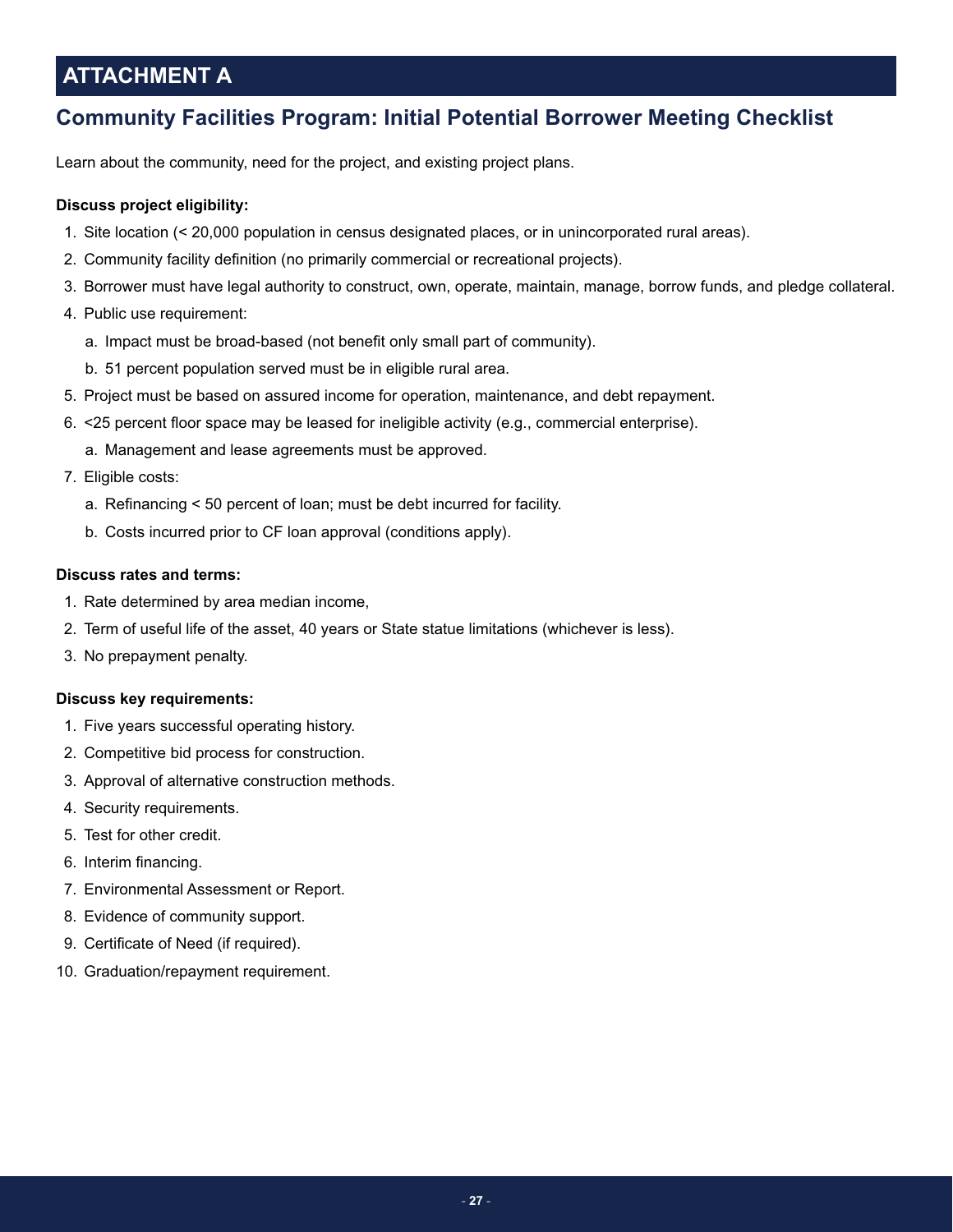# **ATTACHMENT A (CONTINUED)**

## **Community Facilities Program: Initial Potential Borrower Meeting Checklist**

**Discuss annual funding availability and the priority scoring system.**

## **Discuss loan application timeline:**

1. Loan is not approved until Request for Obligation and Letter of Intent to Meet Conditions are signed.

### **Discuss next steps:**

- 1. Submit organization documents for the RD OGC review.
- 2. Obtain letters from banks stating rates and terms they would offer.
- 3. Hire advisors: architectural, legal, financial, environmental and have RD approve agreements.
	- a. Borrower must compile pre-application documents.
	- b. Architect/engineer must produce Preliminary Architectural Report (PAR).
		- i. Should consult with State Historic Preservation Officer.
	- c. Financial advisor must produce feasibility report and CPA-backed examination opinion.
	- d. Environmental consultant must produce environmental assessment.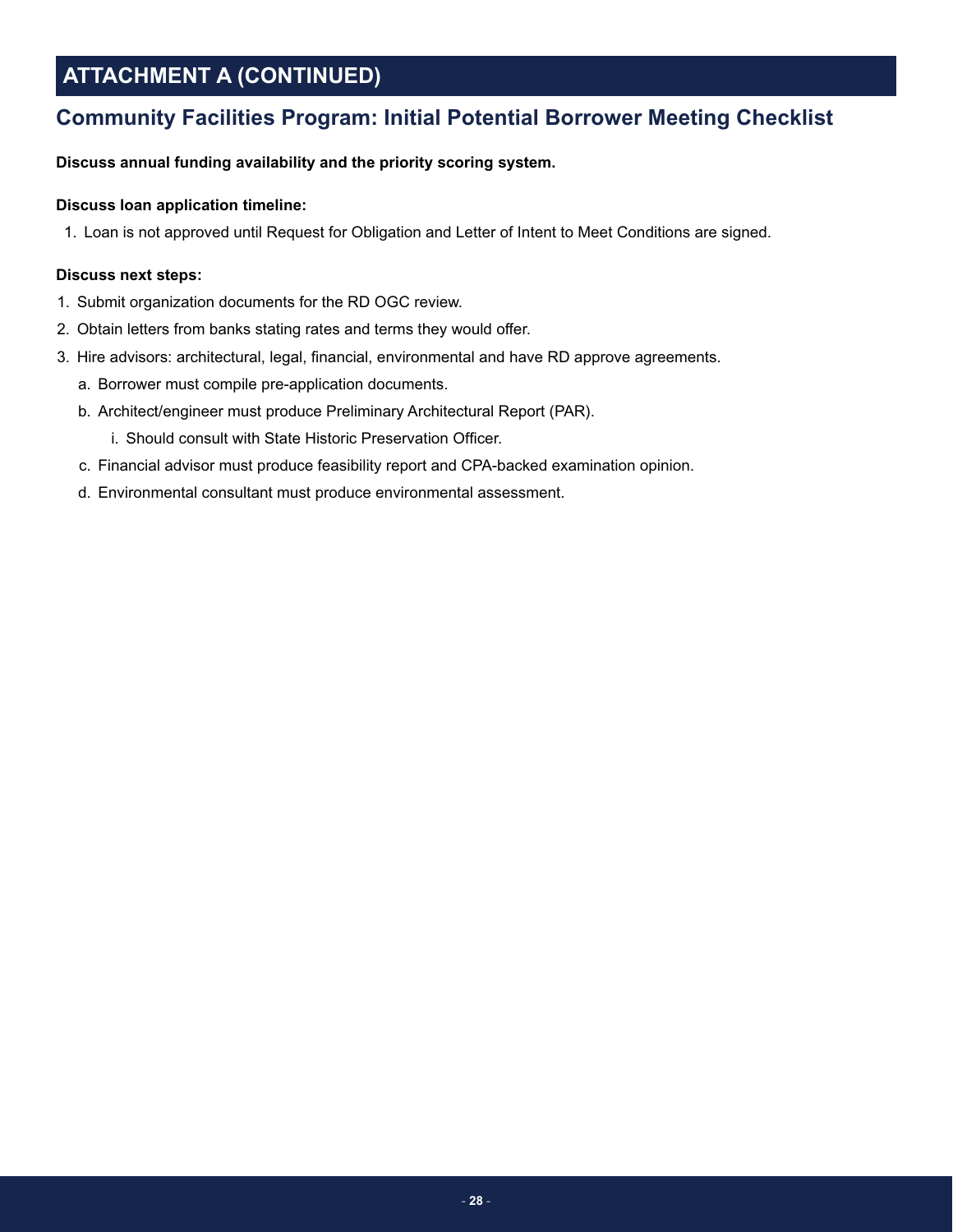# <span id="page-28-0"></span>**ATTACHMENT B**

## **Community Facilities Program: Direct Loan Pre-application Checklist**

Pre-applications not necessary for fire/rescue projects, or projects < \$300,000

## **Nonprofit**

- 1. Organizational documents must be reviewed by RD OGC:
	- a. Original articles of incorporation and all amendments.
	- b. Most current by-laws.
	- c. Certificate of good standing.
	- d. List of board of directors, including title, address, term expiration date.
- 2. SF-424, Application for Federal Assistance requires:
	- a. Dun & Bradstreet Data Universal Numbering System (DUNS).
	- b. Tax Identification Number (TIN).
	- c. System Award Management (SAM).
- 3. Five years of financial records to include:
	- a. Tax returns (IRS 990).
	- b. Audited financial statements. (preferred).
	- c. Can alternatively use [Form RD 442-7](https://forms.sc.egov.usda.gov//efcommon/eFileServices/eForms/RD442-7.PDF), Operating Budget (if revenues > \$100,000) or [Form RD 1942-53,](https://forms.sc.egov.usda.gov//efcommon/eFileServices/eForms/RD1942-53.PDF) Cash Flow report (if revenues < \$100,000).
	- d. Must have five successful years of operations or requires exception from the RD National Office.
		- i. State Office can issue exceptions for loans < \$250,000.
- 4. Copies of all existing debt instruments.
- 5. Evidence of no other credit being available:
	- a. Letters from banks must be from lenders that typically make similar loans, stating what rates and terms would be.
	- b. Applicant statement on why rates and terms offered aren't acceptable.
- 6. RD Instruction 1900-D, Section 1900.153(a), Identifying and Reporting Assistance to Rural Development Employees, Relatives and Associates Certification.
- 7. OMB Control Number 1890-0014, Survey on Ensuring Equal Opportunity for Applicants; (Must be provided by RD, applicant not required to complete).

### **Public Body**

- 1. Organizational documents typically not required (except for special purpose districts).
- 2. SF-424, Application for Federal Assistance:
	- a. Requires DUNS, TIN, SAM.
- 3. One-year historical financial statements:
	- a. Five years if security is a revenue bond. One year projected financial statements:
	- b. Five years if security is a revenue bond. Copies of all existing debt instruments. Evidence of other credit being available.
- 4. RD Instruction 1900-D, Section 1900.153(a), Identifying and Reporting Assistance to Rural Development Employees, Relatives and Associates Certification.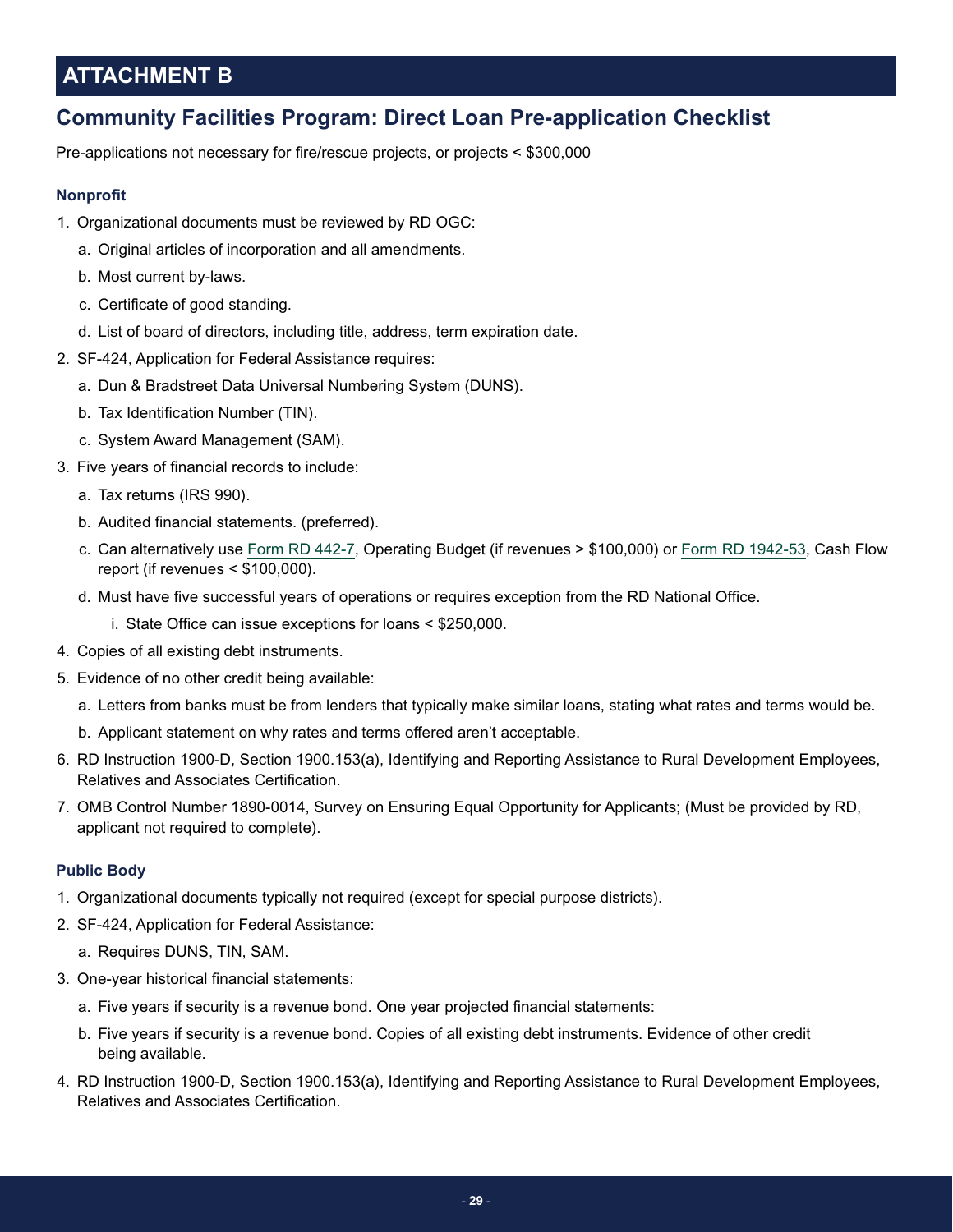# <span id="page-29-0"></span>**ATTACHMENT C**

## **Community Facilities Program: Direct Loan Application Checklist**

- 1. Applicant selects **professional service providers** (architect/engineer, legal, financial, environmental) and RD approves agreements:
	- a. [See RD Instruction 1942-A, Guide 14](https://www.rd.usda.gov/files/1942a.pdf#page=195), on legal services agreement.
	- b. [See Form RD 1942-19,](https://forms.sc.egov.usda.gov//efcommon/eFileServices/eForms/RD1942-19.PDF) Architectural/Engineering Agreement.
	- c. CPA-backed examination opinion of financial feasibility report required; please refer to the latest [RD UL](https://www.rd.usda.gov/files/RDUL-Feasibility.pdf) on this topic to ensure your project meets all financial feasibility requirements.
	- d. RD, applicant, and service providers hold **application conference** to discuss:
		- i. Site visit.
		- ii. Construction.
		- iii. Free and open bidding required.
		- iv. RD approval of bid award, construction contracts, and of alternative construction methods required.
		- v. Interim financing requirement.
	- e. Coordination of funds:
		- i. RD last-in funds.
		- ii. Management agreements and leases (if applicable).
		- iii. 25 percent of the floor space may be used by ineligible organizations if services enhance primary services offered.
		- iv. Environmental review process (if not completed during the pre-application process);
		- v. Certificate of Need, (if required).
	- f. Public meeting must be held after pre-application is filed and before closing:
		- i. Must have public notice of meeting at least 10 days prior.
		- ii. Must provide RD with copy of the notice and of meeting minutes.
		- iii. Draft Lease Agreement (If applicable) (all lease agreements ground, space, etc.).
		- iv. Draft Management Agreement (if applicable).
- 2. Submit **complete application:**

### **Required for Nonprofits and Public Bodies**

- a. Updated historical financial statements; updated SF-424 (if necessary).
- b. Preliminary Architectural/Engineering Report (PAR/PER):
	- i. Site plan, working plans, and specifications required.
- c. Evidence of contact with State Historic Preservation Officer;
- d. Financial Feasibility Report:
	- i. Please refer to the latest [RD UL](https://www.rd.usda.gov/files/RDUL-Feasibility.pdf) on Financial Feasibility Report requirements.
	- ii. Financial Advisor Agreement.
	- iii. Legal Services Agreement [\(see RD Instruction 1942-A, Guide 14\).](https://www.rd.usda.gov/files/1942a.pdf#page=195)
- e. [Form RD 1942-19](https://forms.sc.egov.usda.gov//efcommon/eFileServices/eForms/RD1942-19.PDF), Architectural/Engineering Agreement, or AIA Documents.
- f. Revenue contracts (if applicable):
	- i. Not needed from public bodies if operating income is based on tax assessments.
- g. [Form RD 442-3,](https://forms.sc.egov.usda.gov/eForms/browseFormsAction.do?pageAction=displayPDF&formIndex=1) Balance Sheet:
	- i. Can use own format if provides same information.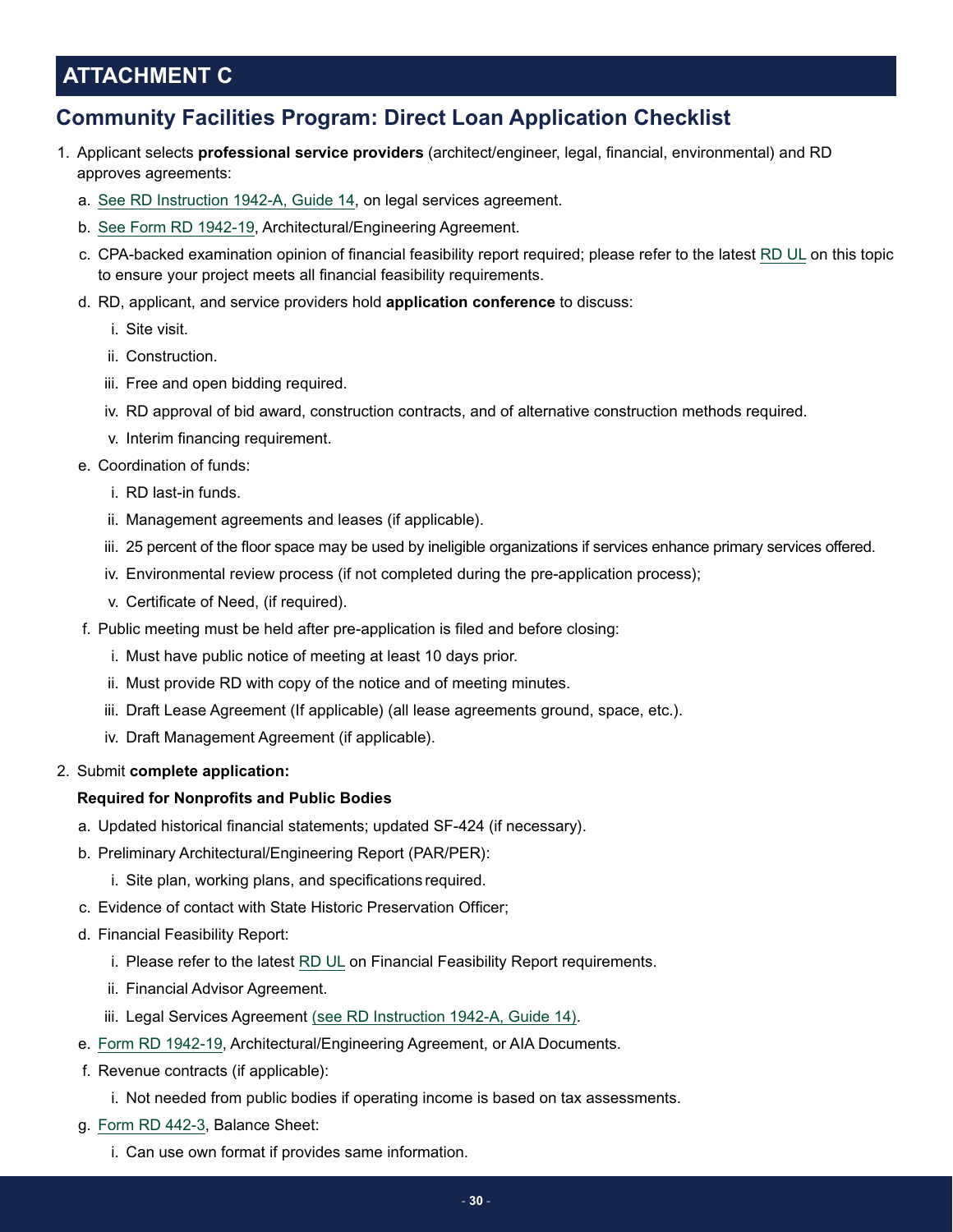# **ATTACHMENT C (CONTINUED)**

## **Community Facilities Program: Direct Loan Application Checklist**

- h. [Form RD 442-7,](https://forms.sc.egov.usda.gov//efcommon/eFileServices/eForms/RD442-7.PDF) Operating Budget (if revenues > \$100k) or [Form RD 1942-52](https://forms.sc.egov.usda.gov//efcommon/eFileServices/eForms/RD1942-52.PDF), Cash Flow Projections (if revenues <\$100k):
- i. Can use own format for five-year projections if provides same information.
	- i. Project budget and cost estimates.
	- ii. Other Agency funding status (if applicable).
	- iii. [Form RD 400-1,](https://www.rd.usda.gov/files/vtnh.RBDG_.RD%20400-1.16.pdf) Equal Opportunity Agreement. [Form RD 400-4](https://www.rd.usda.gov/files/vtnh.RBDG_.RD%20400-4.16.pdf), Assurance Agreement.
	- iv. Certification of Non-Lobbying Activities [\(RD Instruction 1940-Q, Exhibit A\)](https://www.rd.usda.gov/files/1940q.pdf#page=6).
	- v. Form HUD 935.2, Affirmative Fair Housing Marketing Plan (AFHMP) (if applicable, for housing projects).
	- vi. Certificate of Need (CON) (if applicable, for healthcare projects).
	- vii. [Form AD 3030](https://www.grants.gov/web/grants/forms/r-r-family.html) Representation Regarding of Felony Conviction.

## 3. **Additional Items**

### **Nonprofit Corporations**

- a. [Form RD 1942-8](https://forms.sc.egov.usda.gov/efcommon/eFileServices/eForms/RD1942-8.PDF), Resolution of Members (if applicable):
	- i. Not necessary if only members are board of directors.

## **Public Bodies (if bonds are being used)**

- a. Bond resolution.
- b. Official notice of sale with affidavit of publication (when required by State statute). Documentation of favorable bond vote.
- c. Bond counsel agreement.

## 4. RD issues **Letter of Conditions (LOC)**

- a. State Office can generally approve loans < \$3-5 million; RD National Office reviews and approves all loans > \$5 million.
- b. LOC must be delivered in person to discuss LOC conditions.
	- i. Any changes to project cost, source of funds, scope of services, or other significant changes must be approved by written amendment to LOC.

### 5. The RD loan is not **approved** until applicant signs:

- a. [Form RD 1940-1](https://forms.sc.egov.usda.gov//efcommon/eFileServices/eForms/RD1940-1.PDF), Request for Obligation.
- b. [Form RD 1942-46](https://forms.sc.egov.usda.gov//efcommon/eFileServices/eForms/RD1942-46.PDF), Letter of Intent to Meet Conditions.
	- i. Should only be signed by those authorized by the entity's organizational documents.
- c. [Form RD 1910-11](https://forms.sc.egov.usda.gov//efcommon/eFileServices/eForms/RD1910-11.PDF), Applicant Certification Federal Collection Policies for Consumer or Commercial Debts.
- d. [Form AD-1047](https://www.grants.gov/web/grants/forms/r-r-family.html), Certification Regarding Debarment Primary Covered Transactions.
- e. [Form AD-1048](https://www.grants.gov/web/grants/forms/r-r-family.html), Certification Regarding Debarment Lower Tier Covered Transactions:
	- i. For use with borrower's contractors on contracts over \$25,000, e.g., architects, attorneys. Form SF 3881, Electronic Funds Transfer Payment Enrollment Form.
- f. [Form RD 3550-28](https://forms.sc.egov.usda.gov/eForms/browseFormsAction.do?pageAction=displayPDF&formIndex=0), Agreement for Preauthorized Payments.
- g. [Form AD 3031](https://www.grants.gov/web/grants/forms/r-r-family.html) Assurance Regarding Felony Conviction or Tax Delinquent Status of Corporate Applicants.
- 6. **Compliance review** must be completed within one year of loan closing or signing of the [RD Form 400-4,](https://forms.sc.egov.usda.gov/eForms/browseFormsAction.do?pageAction=displayPDF&formIndex=0) Assurance Agreement.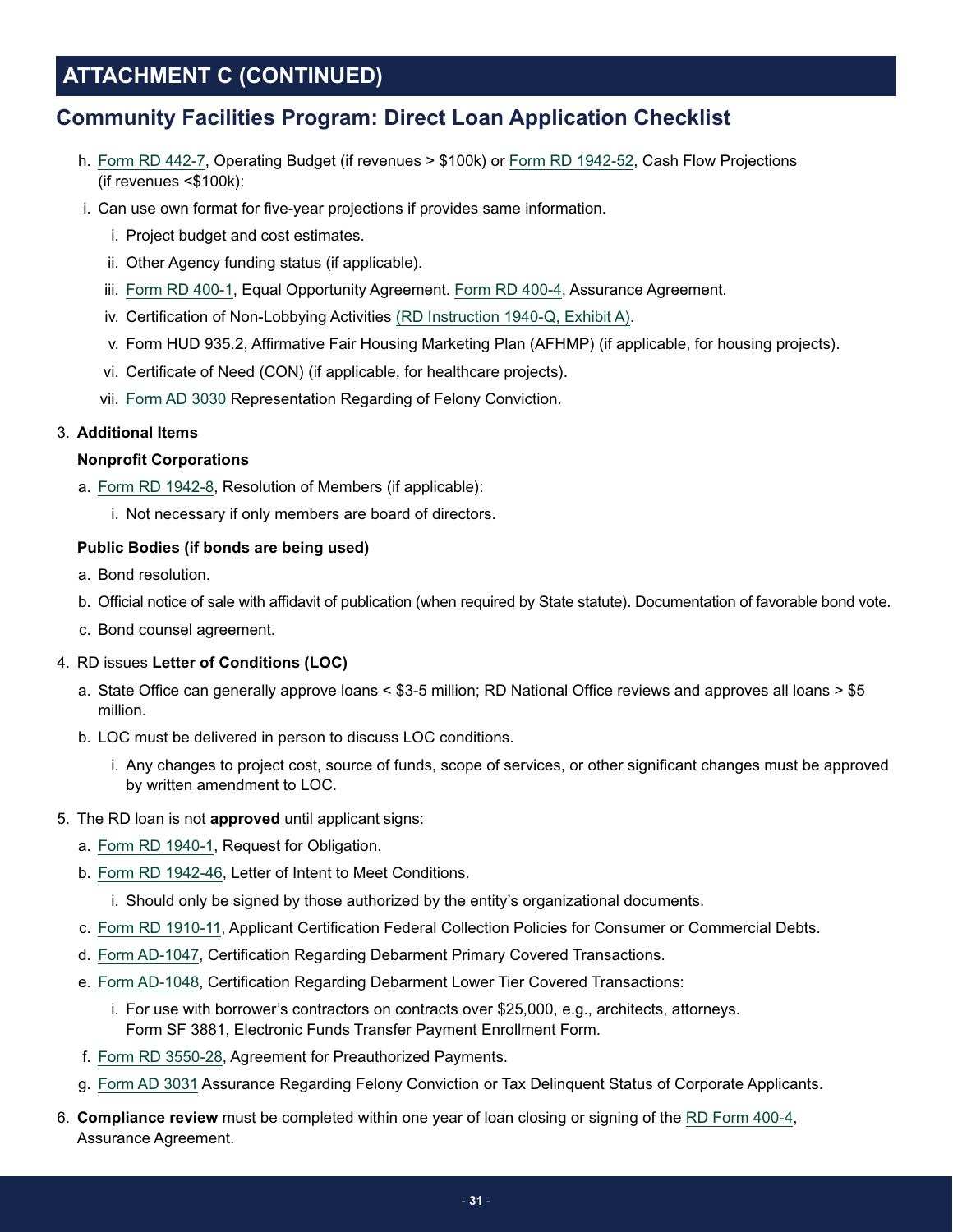# <span id="page-31-0"></span>**ATTACHMENT D**

# **Community Facilities Program: Direct Loan Closing and Construction Checklist**

1. RD must approve all **construction contract documents** and plans and specifications.

## 2. Owner **prepares for loan closing**

Must obtain closing instructions from RD prior to start of construction, or loan closing, whichever is earlier.

### **Nonprofits:**

- a. Authorized Official of the Organization signs [Form RD 1942-9,](https://forms.sc.egov.usda.gov//efcommon/eFileServices/eForms/RD1942-9.PDF) Loan Resolution Security Agreement, after loan approval.
- b. Attorney prepares the draft closing documents.

## **Public Bodies: (if Bonds are being used)**

- a. Complete [Form RD 1942-47,](https://forms.sc.egov.usda.gov/efcommon/eFileServices/eForms/RD1942-47.PDF) Loan Resolution.
- b. Obtain preliminary bond transcript from bond counsel.
	- i. Please ensure that the bond information is accurate: Number of days is 365.
	- ii. Interest rate, payment amount, and period are correct. Loan amount is included.
	- iii. Registered owner (payee) is "United States of America acting through Rural Housing Service, USDA."
	- iv. Place of payment is address for RD office. Arbitrage.
- 3. RD obtains **closing instructions** from RD OGC (Office of General Counsel)

RD provides closing documents, but borrower's legal counsel does the closing.

### **Nonprofits:**

- a. For loans < \$300,000 to nonprofits, RD State Office rather than OGC issues closing instructions in most States.
- b. Submit draft documents for issuance of closing instructions: Loan agreement.
	- i. Real estate mortgage / deed of trust.
	- ii. Form UCC-1, Financing Statement.
	- iii. Form UCC-1Ad, Financing Statement Addendum. Legal description of real estate.
	- iv. Title insurance binder.

### **Public Bodies:**

- a. For fire/rescue loans, RD State Office rather than OGC issues closing instructions in most states.
- b. Submit draft documents for issuance of closing instructions:
	- i. Preliminary bond counsel opinion.
	- ii. Draft form of bond.
	- iii. Bond resolution with all amending resolutions and final form of bond counsel opinion.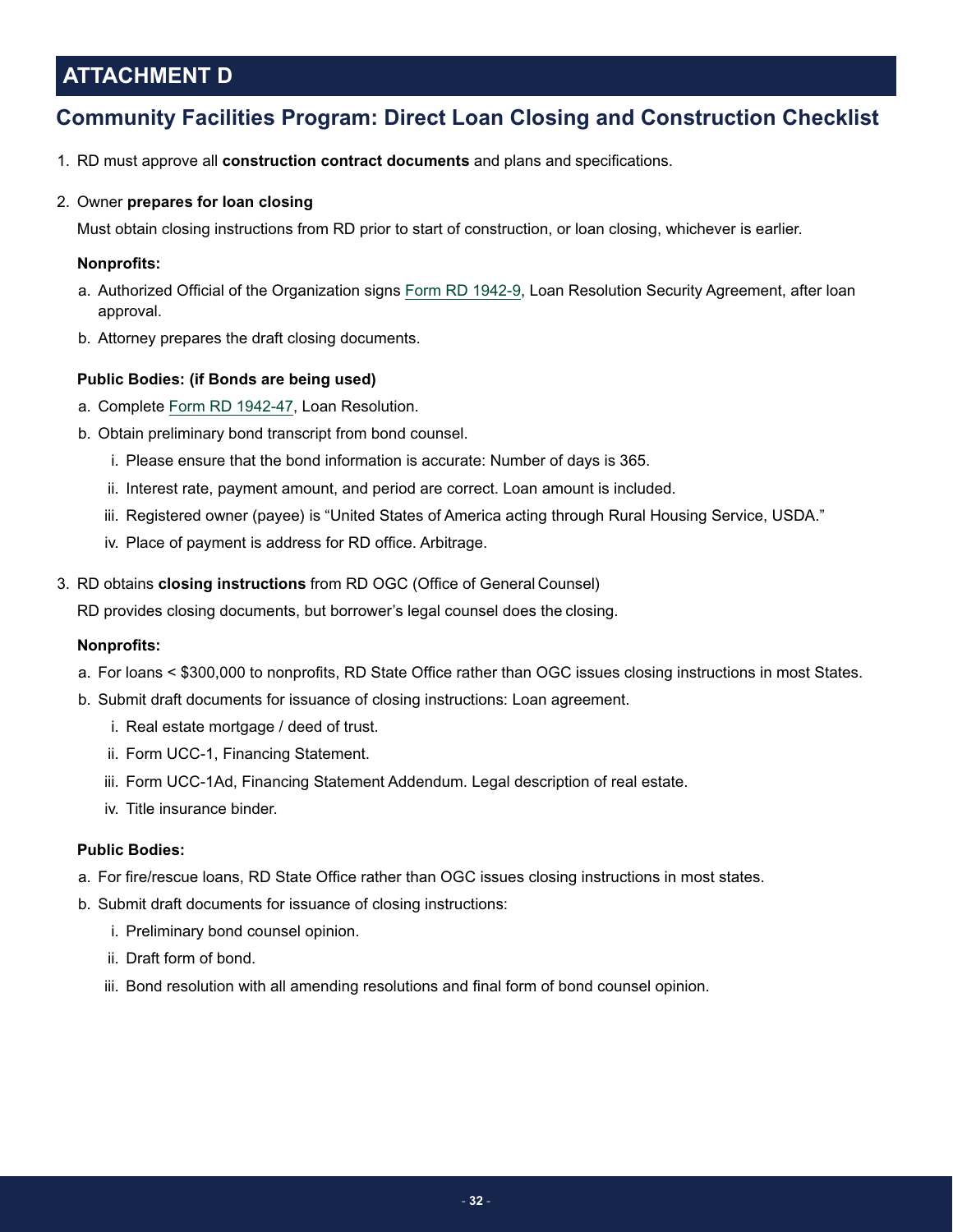# **ATTACHMENT D (CONTINUED)**

## **Community Facilities Program: Direct Loan Closing and Construction Checklist**

## 4. **Interim Financing**

For all construction projects above \$50,000, the applicant must use interim financing. The interim financing agreement must be submitted to RD for review and concurrence.

## 5. **Loan Closing**

### **Nonprofit closing documents:**

- a. Legal opinion of local counsel.
- b. Real estate mortgage / deed of trust.
- c. Form UCC-1, Financing Statement.
- d. Form UCC-1Ad, Financing Statement Addendum.
- e. Loan agreement.
- f. [Form RD 440-22](https://forms.sc.egov.usda.gov/efcommon/eFileServices/eForms/RD440-22.PDF), Promissory Note.
- g. [Form RD 400-1,](https://forms.sc.egov.usda.gov/efcommon/eFileServices/eForms/RD400-1.PDF) Equal Opportunity Agreement. Form RD 400-4, Assurance Agreement.
- h. Nonprofit Board Secretary complies certification on [RD Form 1942-9](https://forms.sc.egov.usda.gov/efcommon/eFileServices/eForms/RD1942-9.PDF), Loan Resolution Security Agreement.
- i. Resolution amending [Form RD 1942-9,](https://forms.sc.egov.usda.gov/efcommon/eFileServices/eForms/RD1942-9.PDF) Loan Resolution Security Agreement, if applicable.
- j. Notice of lien with Department of Motor Vehicles, if title is issued for vehicle.

Post-closing submit executed closing documents to OGC (or State Office for loans < \$300,000 in some States) for review:

- a. Legal opinion of local counsel.
- b. Loan agreement.
- c. Real estate mortgage / deed of trust.
- d. Filed UCC-1 or receipt for filed UCC-1.
- e. Title insurance policy.
- f. Deed of Trust properly recorded.

OGC issues post-closing review opinion; RD updates in loan file.

### **Public body closing documents:**

Submit following to RD State office for authorization to close:

- a. Final form of bond.
- b. Final form of bond counsel opinion.
- c. Maturity schedule.

Post-closing submit to OGC (or State Office for fire/rescue loans in some States) for review:

- a. Copy of bond.
- b. Bond counsel opinion.
- c. "No Litigation Certificate."
- d. Any other items required by OGC.

OGC issues post-closing review opinion; RD updates in loan file.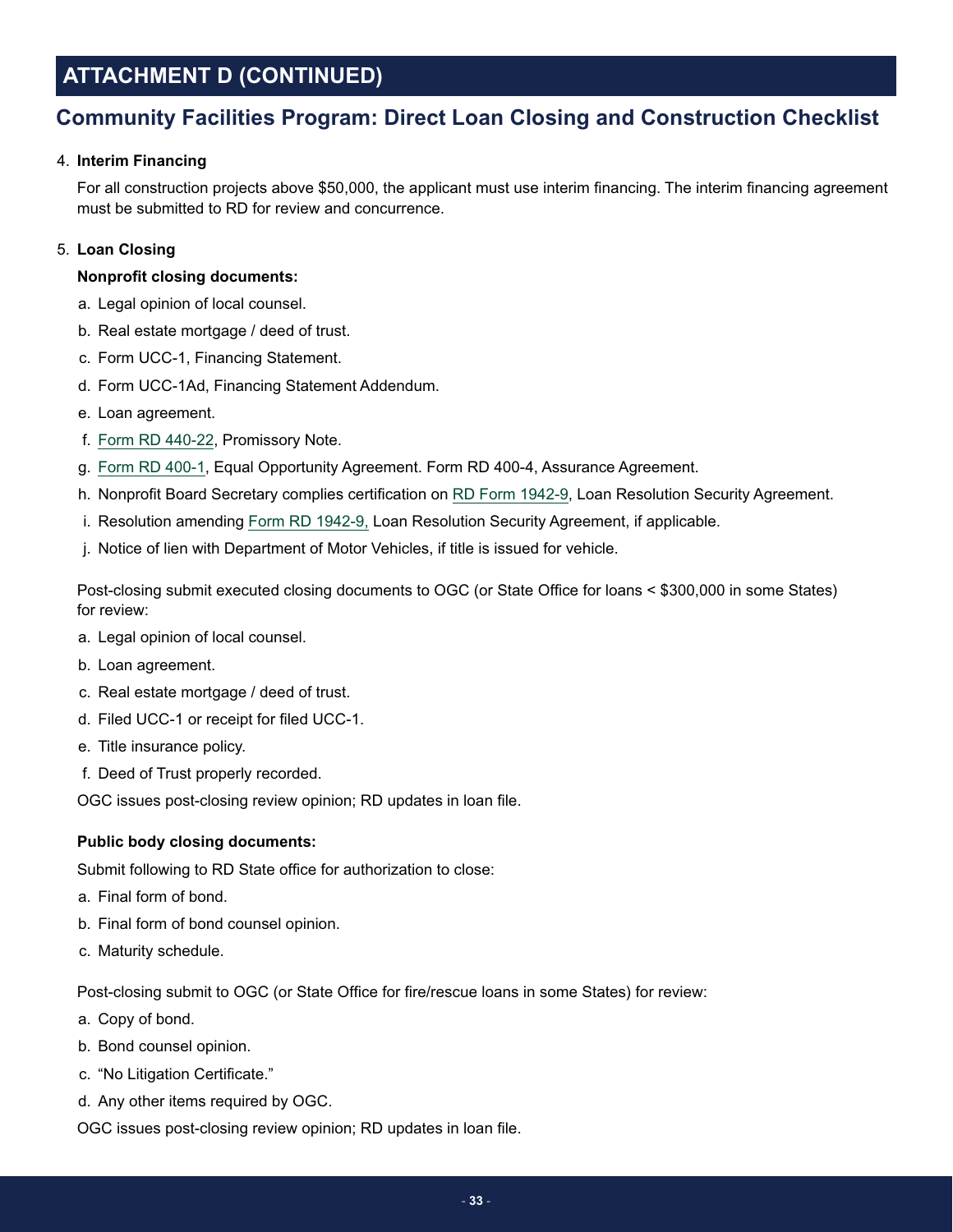# **ATTACHMENT D (CONTINUED)**

## **Community Facilities Program: Direct Loan Closing and Construction Checklist**

## 6. Owner prepares for **bid process**

- a. State regulatory approvals.
- b. Easements and right-of-way.
- c. Plan for soliciting small, minority, and women-owned businesses.

## 7. Owner authorizes **advertisement for bids**

- a. RD must concur with bid advertisement.
- b. Advertisement must clearly State location and time.
- c. Must be advertised prior to bid opening long enough to allow bidders to prepare, avoid impression of insider knowledge, and meet any State law requirements.
- d. Any agent, person, or entity representing the owner in development, construction, financial/ design decisions, or having any financial interest in the firm selected is ineligible to bid, or be party to any part of the construction contract:
	- i. This includes owner's representative, project coordinator, project manager, construction manager, construction advisor, or any individual entity that performs similar services using different terminology.
	- ii. RD will observe these requirements in approving bids.
	- iii. Agents are Unacceptable Bidders. See [CFR 1942.18\(j\)\(7\)](https://www.rd.usda.gov/files/1942a.pdf#page=106)
- 8. Owner **opens bid process**, assisted by architect/engineer, including RD representation
	- a. Establish clock for official time and do not accept late bids.
	- b. Bids read aloud.
	- c. No announcement of low bidder.
	- d. All bids to be reviewed by RD with owner and architect/engineer.
		- i. Confirm math.
		- ii. Confirm lowest bidder is responsive (in compliance with all Instruction to Bidders provisions, complete documentation, all required signatures, etc.).
		- iii. Confirm lowest bidder is responsible (has financial, equipment, and knowledge capacity, and has completed similar work successfully).

### 9. Owner issues **Notice of Award**

- a. RD must concur prior to issuing award.
- 10. **Pre-construction conference** chaired by architect/engineer to discuss:
	- a. Roles and responsibilities;
	- b. Inspections;
	- c. Payments;
	- d. Notice to proceed: Issued by owner, after contracts are signed and concurred by RD.

### 11. **Construction begins**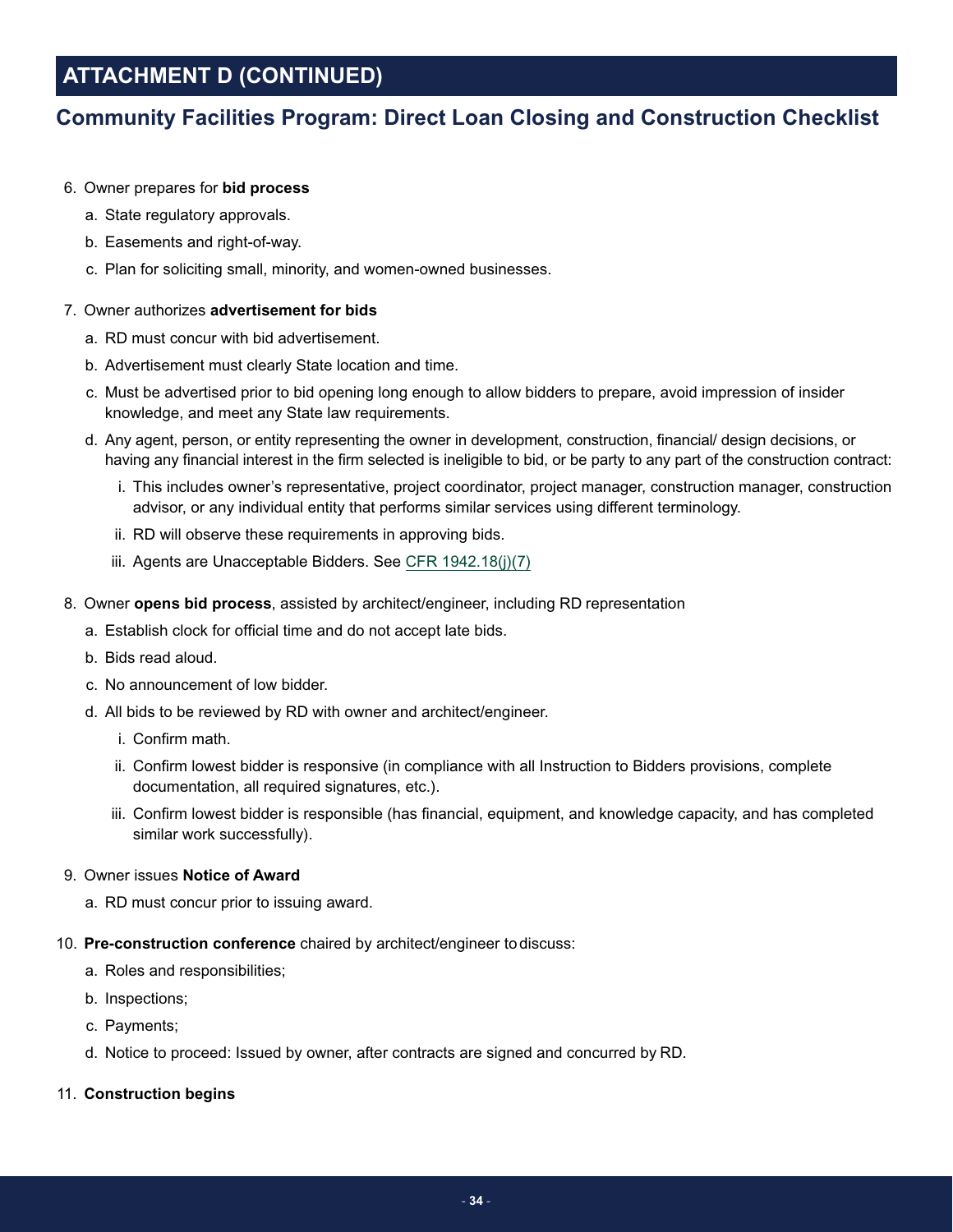## <span id="page-34-1"></span>**ATTACHMENT E**

**Decision Tree 1 to Determine the Level of Financial Feasibility Evaluation For a Community Facilities Direct Loan or Guarantee**

<span id="page-34-0"></span>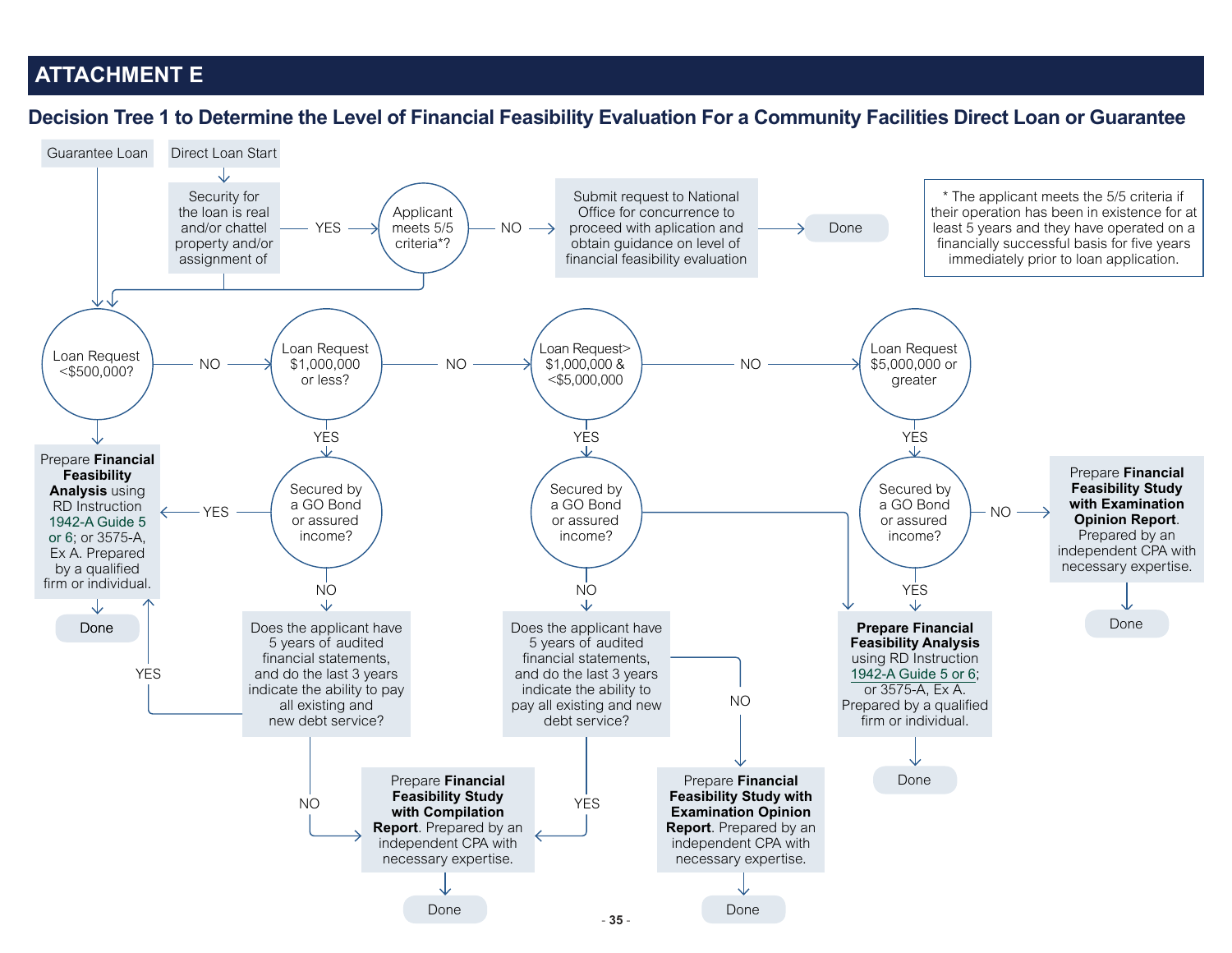# <span id="page-35-0"></span>**ATTACHMENT F**

## **Decision Tree 2 For Determining When Projects Need Section 106 Review**

After the RD Federal preservation officer (FPO) has determined that the 7 CFR 1970.53 project has no potential to cause effects pursuant to 36 CFR 800.3(a)(l).